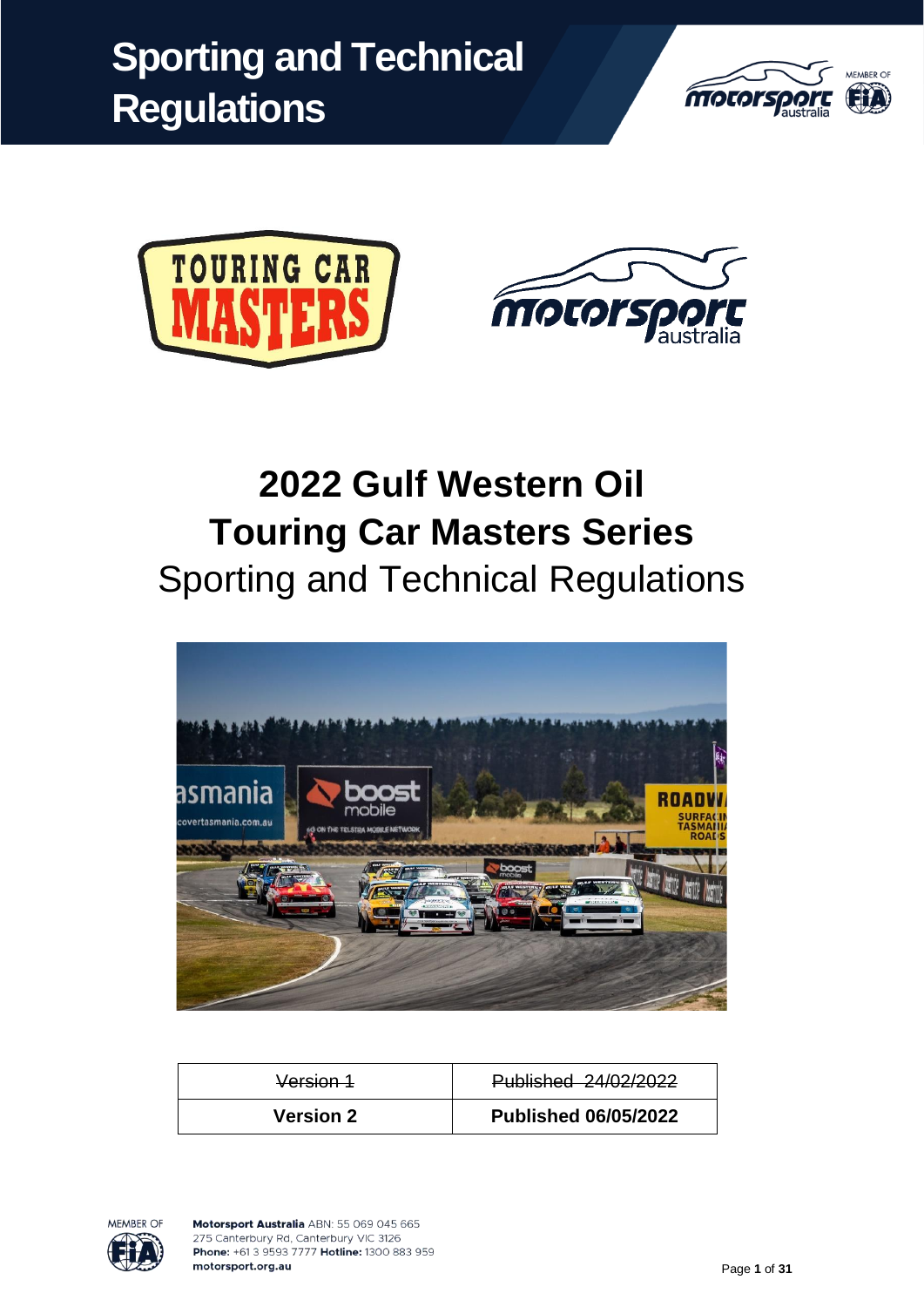

## 2022 Gulf Western Oil Touring Car Masters Series **Sporting & Technical Regulations**

A capitalised and italicised word in this document is defined in the FIA International Sporting Code (Code), the National Competition Rules (NCR), including their Appendices or Attachment C of this document.

Any HEADING is for reference only and has no regulatory effect.

### **CONTENTS**

| S <sub>1</sub> |                   |  |
|----------------|-------------------|--|
|                | S1.1              |  |
|                | S1.2              |  |
| S <sub>2</sub> |                   |  |
|                | S2.1              |  |
| S <sub>3</sub> |                   |  |
| S4             |                   |  |
|                | S4.1              |  |
|                | S4.2              |  |
| S5             |                   |  |
|                | S5.1              |  |
|                | S5.2              |  |
|                | S5.3              |  |
|                | S5.4              |  |
| S <sub>6</sub> |                   |  |
| S7             |                   |  |
| S8             |                   |  |
|                | S8.1              |  |
|                | S8.2              |  |
| S9             |                   |  |
| <b>S10</b>     |                   |  |
| S11            |                   |  |
|                | S <sub>11.1</sub> |  |
|                | S <sub>11.2</sub> |  |
| <b>S12</b>     |                   |  |
|                | S <sub>12.1</sub> |  |
|                | S <sub>12.2</sub> |  |
|                | S12.3             |  |
|                | S12.4             |  |
|                | S12.5             |  |
|                | S12.6             |  |
|                | S12.7             |  |
|                | S12.8             |  |
|                | S12.9             |  |
| S13            |                   |  |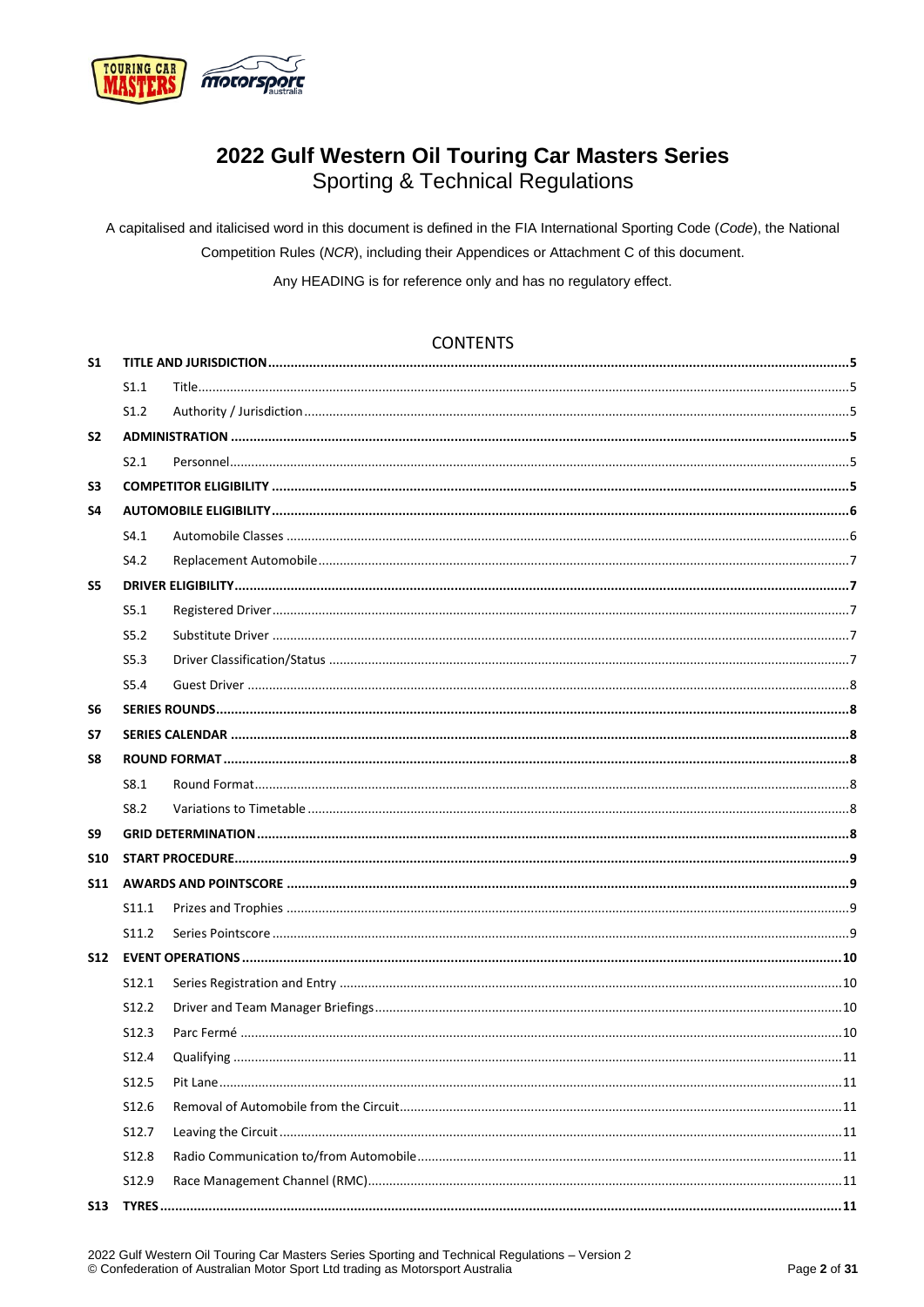

|                 | S <sub>13.1</sub> |  |
|-----------------|-------------------|--|
|                 | S <sub>13.2</sub> |  |
|                 | S <sub>13.3</sub> |  |
|                 | S <sub>13.4</sub> |  |
| <b>S14</b>      |                   |  |
| <b>S15</b>      |                   |  |
|                 | S <sub>15.1</sub> |  |
|                 | S <sub>15.2</sub> |  |
|                 | S <sub>15.3</sub> |  |
| <b>S16</b>      |                   |  |
|                 | S <sub>16.1</sub> |  |
|                 | S <sub>16.2</sub> |  |
| <b>S17</b>      |                   |  |
| <b>S18</b>      |                   |  |
| <b>S19</b>      |                   |  |
| <b>S20</b>      |                   |  |
| S <sub>21</sub> |                   |  |
|                 |                   |  |
|                 |                   |  |
|                 |                   |  |
|                 |                   |  |
| Т1              |                   |  |
| T2              |                   |  |
|                 | T2.1              |  |
|                 | T2.2              |  |
|                 | T2.3              |  |
|                 | T2.4              |  |
|                 | T <sub>2.5</sub>  |  |
| T3              |                   |  |
|                 | T3.1              |  |
|                 | T3.2              |  |
| Τ4              |                   |  |
| T5              |                   |  |
| T6              |                   |  |
| Т7              |                   |  |
| T8              |                   |  |
| T9              |                   |  |
|                 | T9.1              |  |
|                 | T9.2              |  |
|                 | T9.3              |  |
| <b>T10</b>      |                   |  |
| <b>T11</b>      |                   |  |
| T12             |                   |  |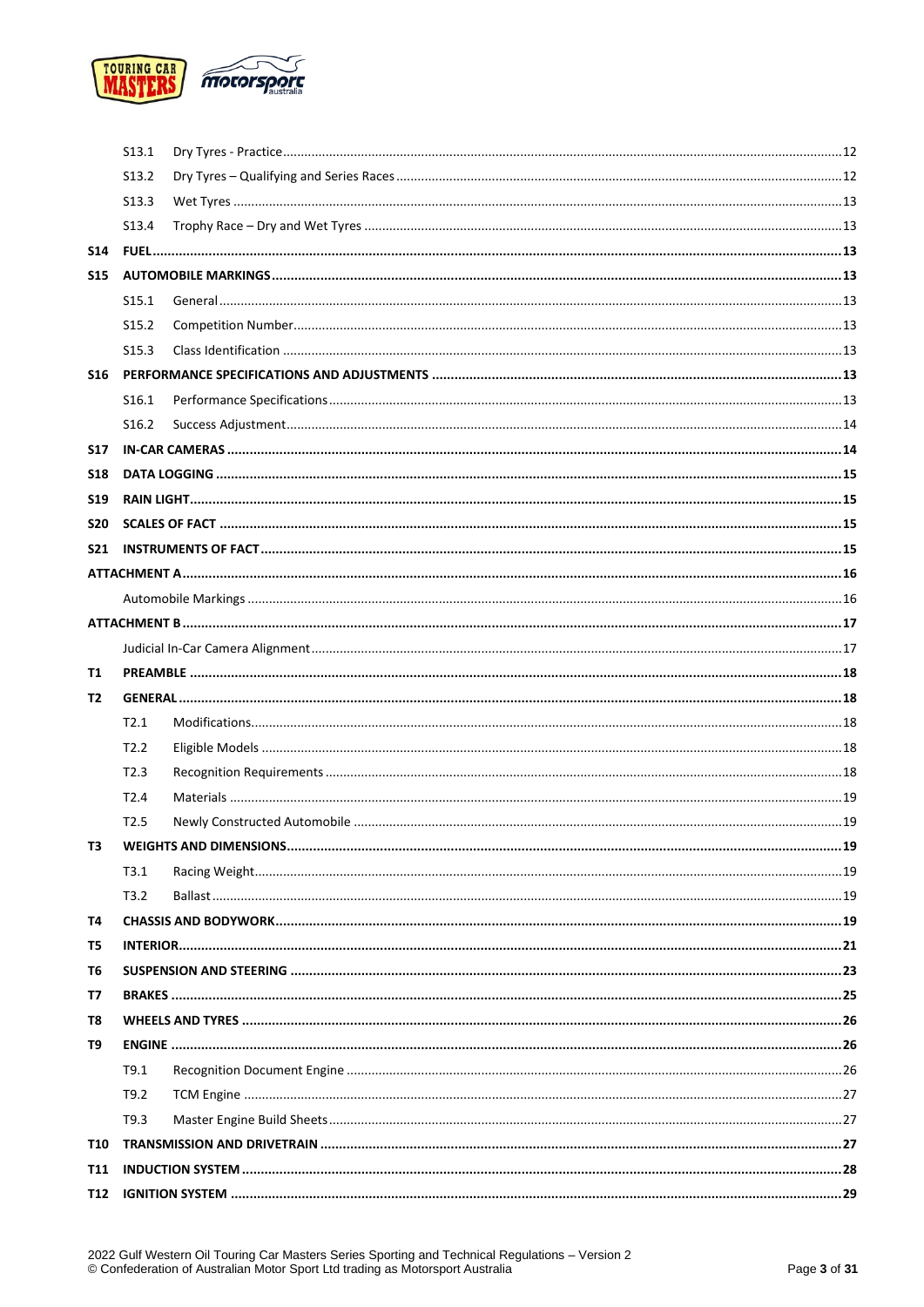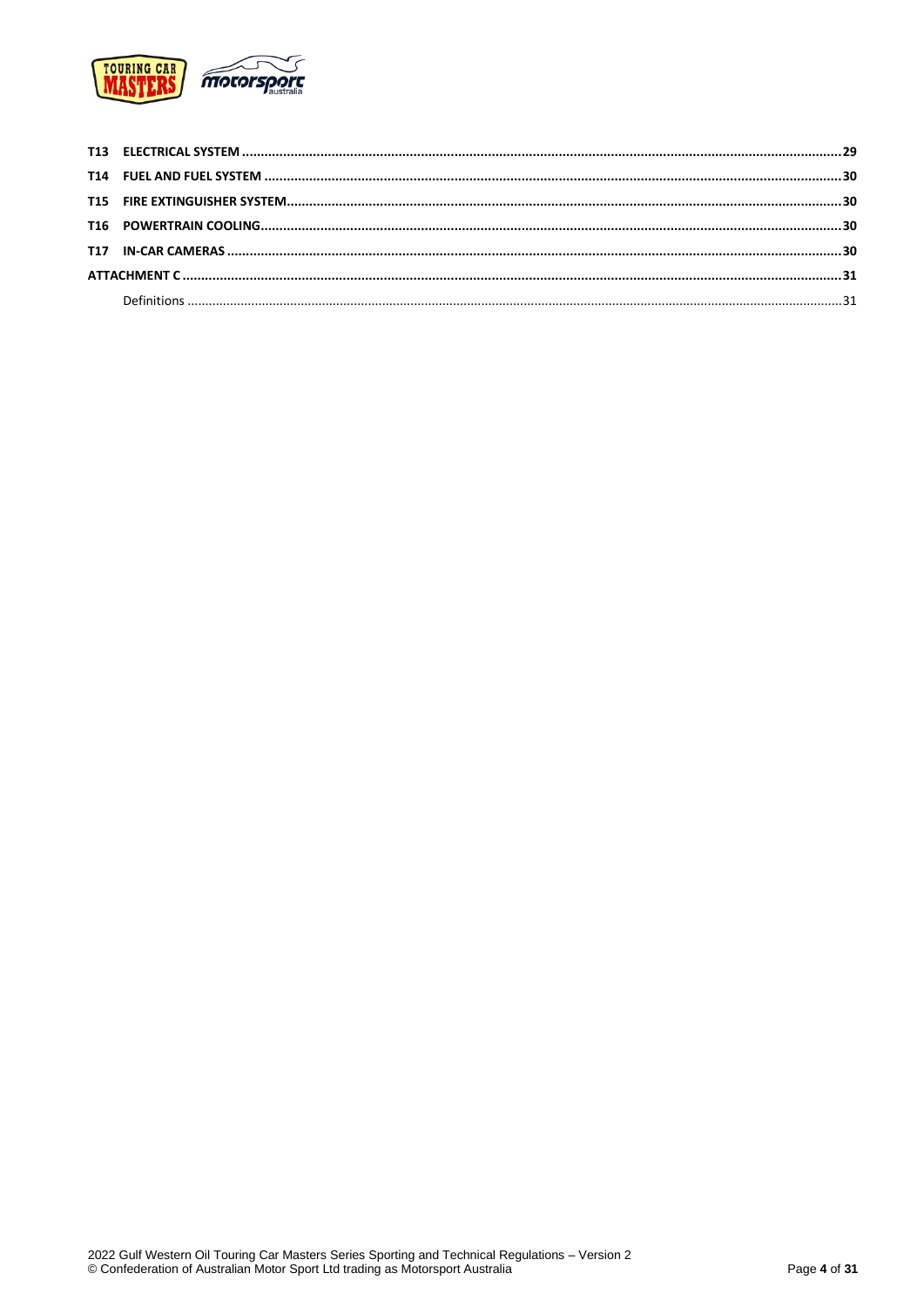

## **2022 GULF WESTERN OIL TOURING CAR MASTERS SERIES**

## Sporting Regulations

## <span id="page-4-1"></span><span id="page-4-0"></span>**S1 TITLE AND JURISDICTION**

#### **S1.1 Title**

This *Series* will only be known as and referred to as the "Gulf Western Oil Touring Car Masters".

#### <span id="page-4-2"></span>**S1.2 Authority / Jurisdiction**

- (a) Each *Round* in the 2022 Gulf Western Oil Touring Car Masters Series (*Series*) will be held under the FIA International Sporting Code including Appendices; the National Competition Rules (*NCR*) and Circuit Race Standing Regulations (*CRSR*) of *Motorsport Australia*; the Sporting and Technical Regulations issued for this *Series* by *Motorsport Australia*; *Supplementary Regulations* issued by the *Organiser* for each *Event*; any Bulletin issued by the Stewards and any Driver Briefing Notes and instructions issued by the *RD* or the Clerk of the Course at an *Event*.
- (b) This *Series* has been sanctioned by *Motorsport Australia* as an Authorised Series.
- (c) TCM Racing Pty. Ltd has been appointed as the Category Manager (*CM*) by *Motorsport Australia* for this *Series*.

**Contact Details:** TCM Racing Pty Ltd Level 2, 2 Richardson Place, North Ryde NSW 2113 Name: Liam Curkpatrick Phone: 0438 033 246 Email: liam@australianracinggroup.com

## <span id="page-4-4"></span><span id="page-4-3"></span>**S2 ADMINISTRATION**

#### **S2.1 Personnel**

(a) The following personnel have been appointed to the *Series* by *Motorsport Australia* and/or the *CM* and have the authority to administer the various aspects of these regulations as detailed in the *CRSR*.

| (i)  | Race Director (RD)                | Simon McMahon                                  |
|------|-----------------------------------|------------------------------------------------|
| (ii) | Technical Delegate (TD)           | Peter Kemp                                     |
|      | (iii) Category Administrator (CA) | Liam Curkpatrick                               |
|      | (iv) Technical Advisor (TA)       | Scott McGrath                                  |
| (v)  | Driving Standards Advisor (DSA)   | TBA – refer to event Supplementary Regulations |

## <span id="page-4-5"></span>**S3 COMPETITOR ELIGIBILITY**

To be eligible to compete in the *Series*, each *Competitor* must hold a current Motorsport Australia Competitor Licence and be a party to the 2022 Touring Car Masters Terms of Participation Agreement and Series Entry Contract.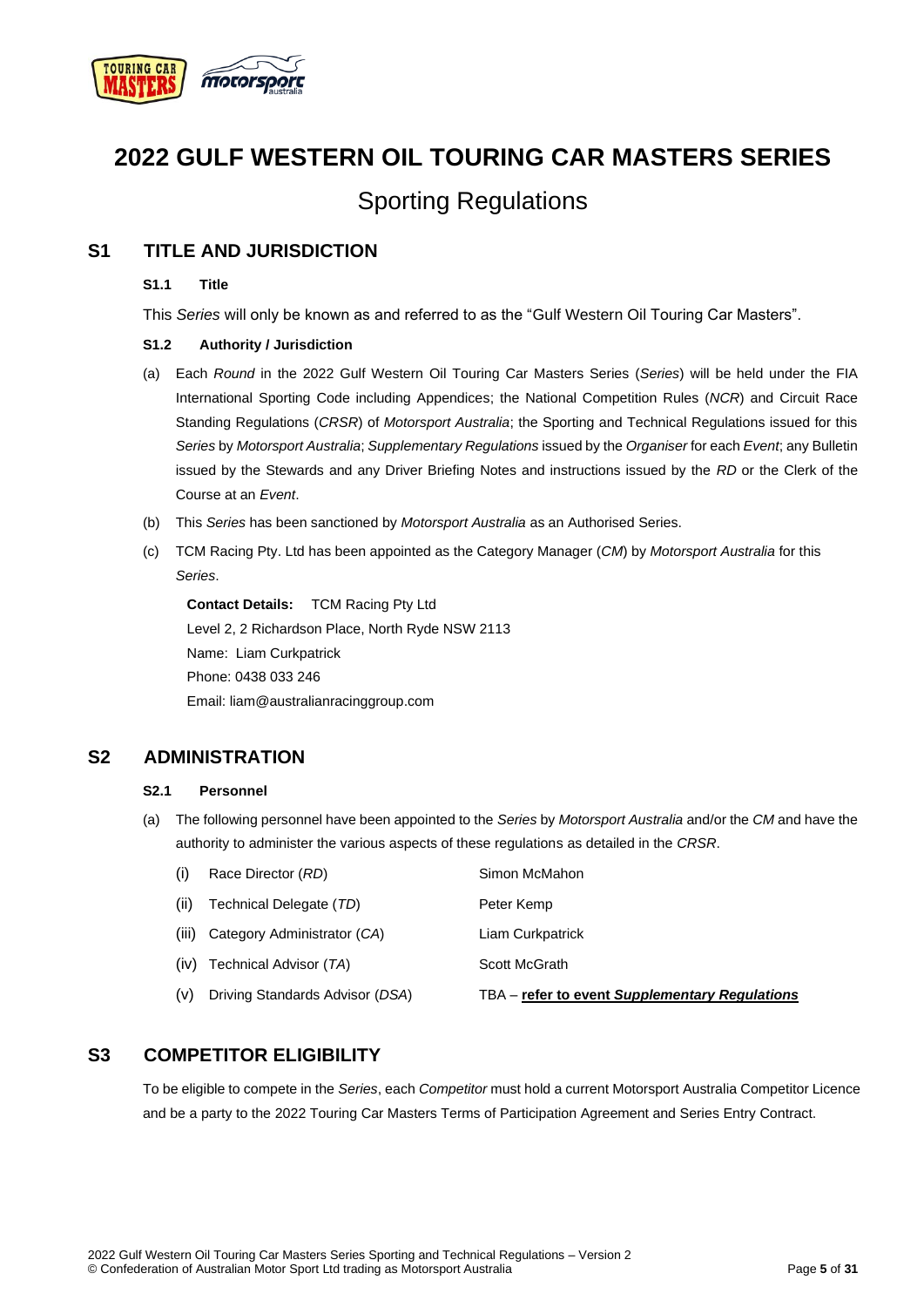

## <span id="page-5-0"></span>**S4 AUTOMOBILE ELIGIBILITY**

- (a) Each *Automobile* must comply with the provisions of the 2022 Gulf Western Oil Touring Car Masters Series Technical Regulations and the List of Eligible Automobiles below and be registered for the *Series* with the *CM* as per the Series Entry Contract to be eligible to compete in the *Series*.
- (b) Each newly constructed *Automobile* must be inspected by a *CM* appointed representative or the *TD* and must be approved as being in compliance with the *Series* technical regulations prior to it being accepted for *Competition.*
- (c) The *CM*, with the prior approval of *Motorsport Australia*, may impose a restriction on the total number of any make/model which is eligible to compete in the *Series*.
- (d) The *CM* may nominate invited *Automobiles* at their discretion. Each invited *Automobile* must comply with any condition placed upon it by the *CM* at all times. Any *Driver* of an invited *Automobile* is not eligible to be awarded *Series* points.
- (e) List of Eligible Automobiles

| <b>Model</b>                             | Year          |
|------------------------------------------|---------------|
| Ford Falcon Sprint / Mercury Comet       | 1963-1966     |
| Ford Falcon GT XT, XW, XY                | 1967-1971     |
| Ford Falcon 4-door/Coupe XA, XB, XC      | 1972-1978     |
| Ford Falcon Sedan XD                     | 1979-1980     |
| Ford Mustang                             | 1964-1970     |
| Ford Mustang (Fox Body)                  | 1987-1980     |
| Ford Capri (Perana)                      | 1969-1975     |
| <b>Chevrolet Camaro</b>                  | 1967-1980     |
| Holden Monaro 2-door/4-door              | 1969-1977     |
| Holden Torana                            | 1970-1979     |
| Holden Commodore VB/VC HDT               | 1979-1980     |
| <b>Valiant Pacer</b>                     | 1971          |
| Valiant Charger                          | 1973          |
| <b>AMC Javelin</b>                       | 1971-1973     |
| <b>Chevrolet Monza</b>                   | 1975-1978     |
| Pontiac Firebird                         | 1970-1971     |
| Porsche 911 (must retain Porsche engine) | 1974 IROC 911 |

#### <span id="page-5-1"></span>**S4.1 Automobile Classes**

(a) Each *Automobile* and *Driver* combination will be allocated into one of the following Classes by the *CM* and will compete throughout the *Series* with each of the *Automobile* and *Driver* combinations within the same Class: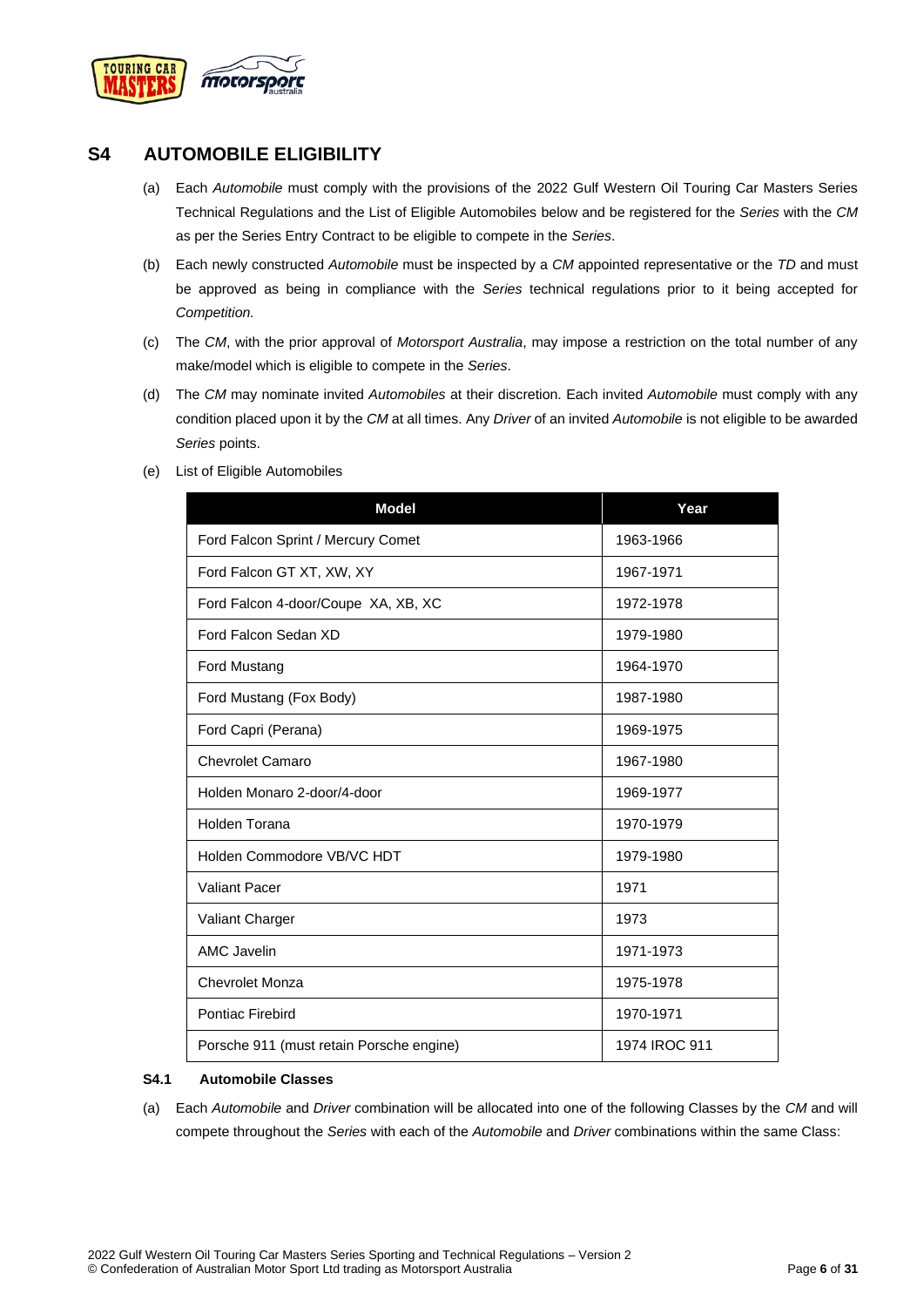

- (i) Pro Masters
- (ii) Pro Am
- (iii) Pro Sport (invited only)
- (iv) IROC (Porsche)

#### <span id="page-6-0"></span>**S4.2 Replacement Automobile**

Prior to the commencement of the first qualifying session at each *Round*, a *Competitor* may nominate a substitute *Automobile* that will be permitted to compete in the remainder of that *Round* subject to the approval of the Stewards and the *CM*.

## <span id="page-6-1"></span>**S5 DRIVER ELIGIBILITY**

- The minimum age to be eligible to drive a Touring Car Masters Automobile is:
	- (i) 17 years for an Automobile with a weight/power ratio of less than 3.5 kg/kW.
	- (ii) 16 years for an Automobile with a weight/power ratio of more than 3.5 kg/kW.
- (b) To be eligible to compete in the *Series*, each *Driver* must hold a current Motorsport Australia Circuit Licence with Provisional endorsement or higher and be registered for the *Series* with the *CM*.
- (c) To be eligible to compete in any *Round* conducted at Mount Panorama, Bathurst, each *Driver* must hold a current Motorsport Australia Circuit Licence without Provisional endorsement or higher.
- (d) Each *Driver* must be party to the 2022 Touring Car Masters Terms of Participation Agreement.
- (e) The *CM* reserves the right to prohibit any *Driver* from competing in any *Round* if, in the sole opinion of the *CM*, the *Driver's* previous actions have resulted in the category being brought into disrepute.

#### <span id="page-6-2"></span>**S5.1 Registered Driver**

- (a) A Registered Driver is a *Driver* who is registered with the *CM* to compete in all *Rounds* and has paid the *Series Entry* fee to the *CM*.
- (b) Only a Registered Driver is eligible to be awarded *Series* points.
- (c) Any *Driver* who has nominated to compete at selected *Rounds* is not eligible to be awarded *Series* points.

#### <span id="page-6-3"></span>**S5.2 Substitute Driver**

Prior to the commencement of the qualifying session at each *Round*, a *Competitor* may nominate a substitute *Driver* who may be permitted to compete in the remainder of that *Round* subject to the approval of the Stewards and the CM.

#### <span id="page-6-4"></span>**S5.3 Driver Classification/Status**

- (a) A *Driver* will be classified as a Seeded Driver at the discretion of the *CM*.
- (b) A *Driver's* classification may be changed at any time and will be advised by the *CM*.
- (c) Each Seeded Driver will be subject to a performance adjustment applied to their *Automobile* of up to 500 rpm reduction to the Maximum Revs and/or up to 50 kg addition to the minimum *Racing Weight* of their *Automobile* as listed on the 2022 TCM Weights and RPM Register (refer Article S16.1). The *CM* will determine the performance adjustment based on the *Driver*/*Automobile*/performance combination and will apply the adjustment at their discretion.
- **Note:** Any Success Adjustment (refer Article S16.2) will be in addition to the performance adjustment.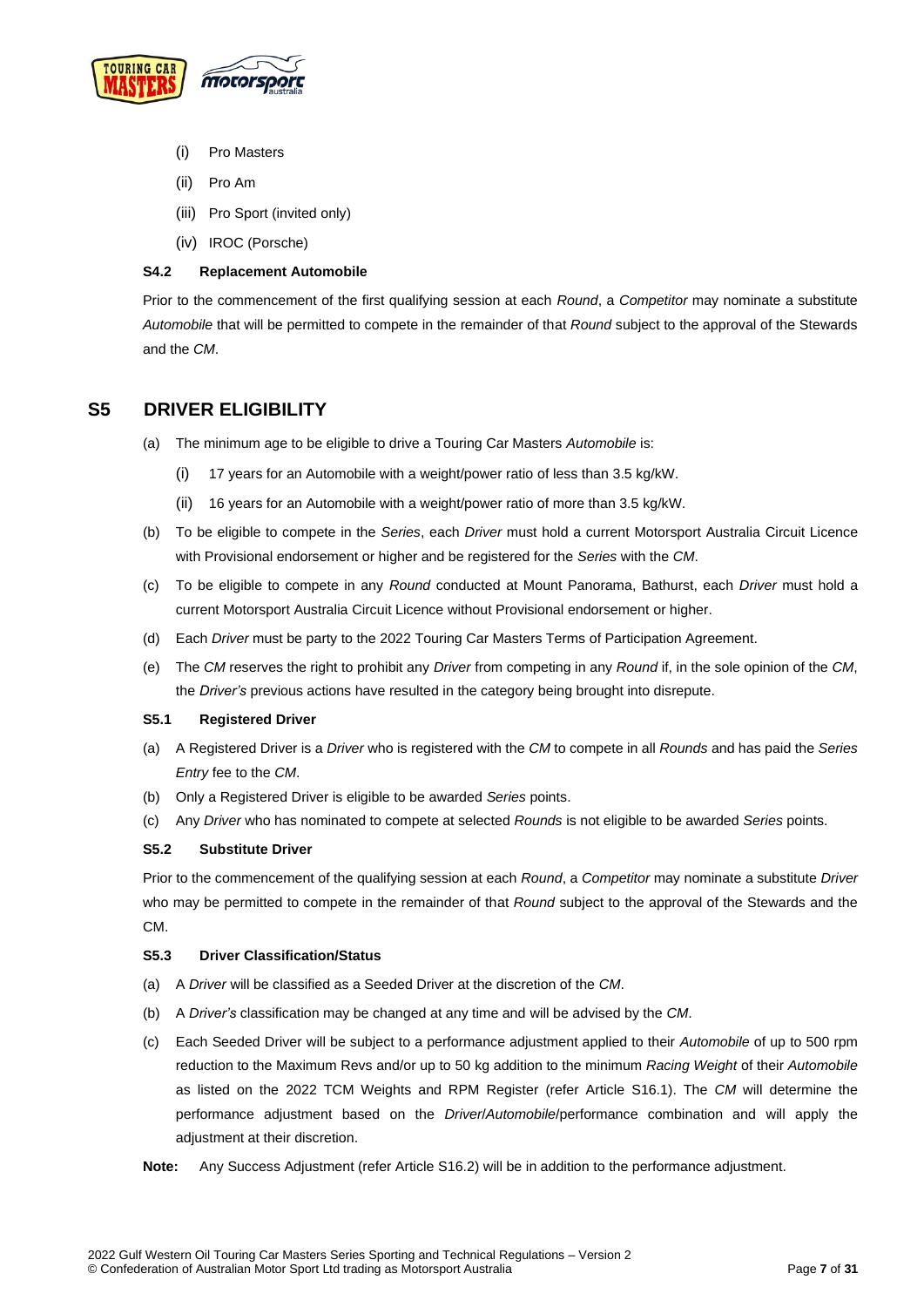

#### <span id="page-7-0"></span>**S5.4 Guest Driver**

The *CM* reserves the right to permit Guest Drivers to participate in any *Round*. Each Guest Driver must comply with any condition placed upon them by the *CM* at all times. A Guest Driver is not eligible to be awarded *Series* points.

## <span id="page-7-1"></span>**S6 SERIES ROUNDS**

The *Series* will be conducted over 6 *Rounds* as detailed in the Series Calendar below.

## <span id="page-7-2"></span>**S7 SERIES CALENDAR**

The *Series* will be conducted over the following *Rounds*:

| <b>Round</b> | Date.                | <b>Circuit</b>                |
|--------------|----------------------|-------------------------------|
|              | $4 - 6$ March        | Sydney Motorsport Park        |
| 2            | $13 - 1527 - 29$ May | <b>Sydney Motorsport Park</b> |
| 3            | $8 - 10$ July        | Reid Park, Townsville         |
| 4            | $6 - 7$ August       | Queensland Raceway            |
| 5            | $17 - 18$ September  | Sandown                       |
| 6            | $11 - 13$ November   | Mount Panorama                |

Note: The above calendar is subject to change. The *CM* will advise each *Competitor* of any change.

## <span id="page-7-3"></span>**S8 ROUND FORMAT**

The number, length and format of *Track* sessions will ultimately be negotiated between the *CM* and the *Organiser* prior to a *Round* and will be advised in the *Supplementary Regulations* issued for an *Event*.

#### <span id="page-7-4"></span>**S8.1 Round Format**

- (a) Generally, the format for each *Round* will be as follows:
	- (i) Practice A minimum of 1 x 20-minute practice session.
	- (ii) Qualifying A minimum of 1 x 20-minute qualifying session.
	- (iii) Races A minimum of 3 Series Races and 1 Trophy Race (each expressed as a number of laps).

**Note:** Series Races will be known as Race 1 through to Race 18

(b) The scheduling of any practice or qualifying session or race should allow for a minimum of 2 hours between each session and/or race.

#### <span id="page-7-5"></span>**S8.2 Variations to Timetable**

The timetable may be varied at any time due to exceptional circumstances only with the prior approval of the Stewards.

## <span id="page-7-6"></span>**S9 GRID DETERMINATION**

(a) The grid for the first Series Race at each *Round* will be determined from the fastest qualifying lap time of each *Automobile* as detailed in the *CRSR*.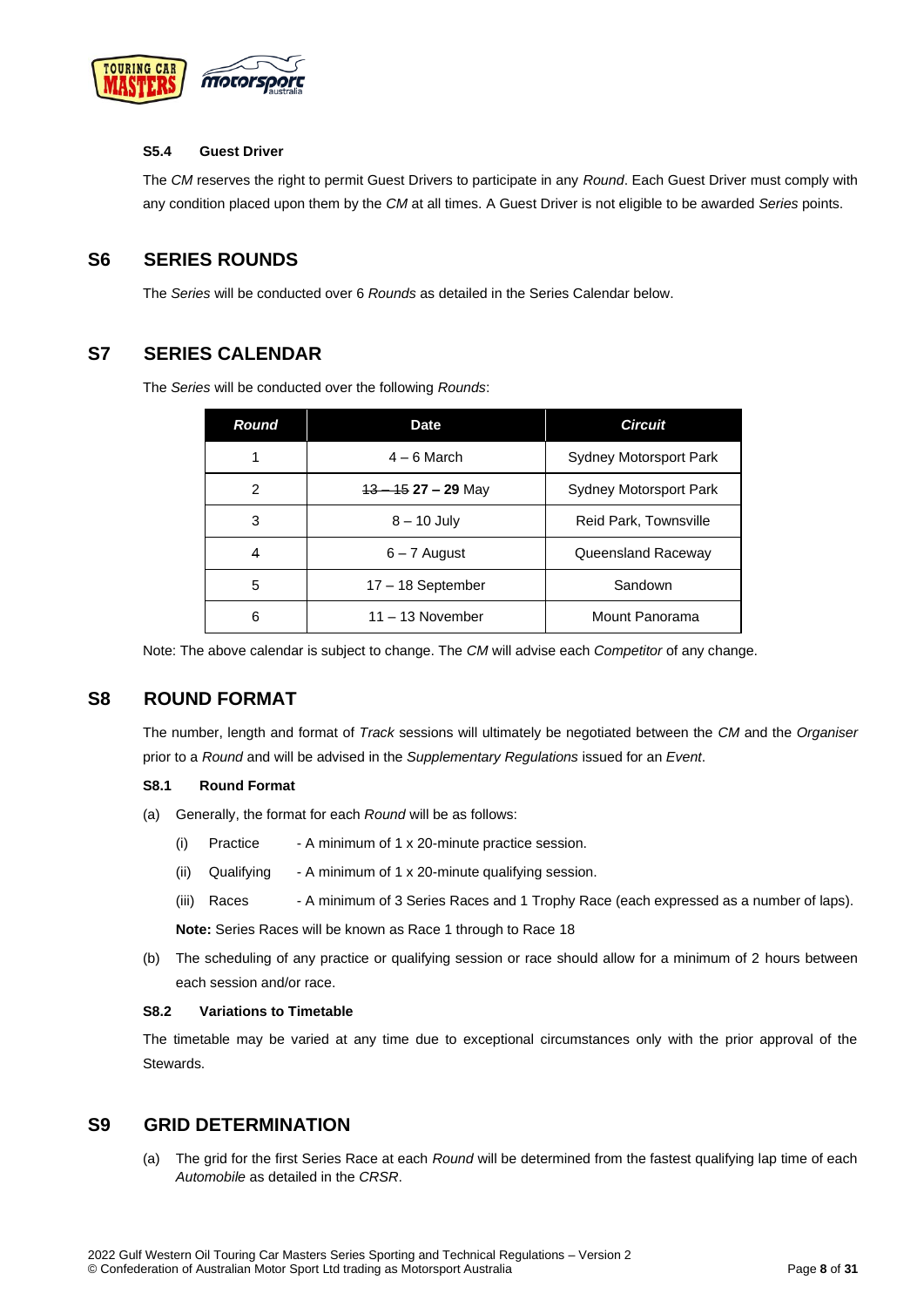

- (b) The grid for the second Series Race at each *Round* will be determined from the results of the first Series Race at that *Round* as detailed in the *CRSR*.
- (c) The grid for the third Series Race at each *Round* will be determined from the results of the second Series Race at that *Round* as detailed in the *CRSR*.
- (d) The grid for the Trophy Race will be determined from the fastest qualifying lap time of each *Automobile* as detailed in the *CRSR* except that the top 45% to 55% as determined by the *CM* will be reversed and placed at the rear of the grid.
- (e) If for any reason the Qualifying session is not conducted or the qualifying lap times are not able to be published, each grid position for the first Series Race and the Trophy Race will be determined by the fastest lap time achieved by each *Automobile* in the practice sessions or other method as determined by the Stewards in consultation with the *CM*.

## <span id="page-8-0"></span>**S10 START PROCEDURE**

- (a) Unless specified otherwise in *Event* regulations, the *Start* procedure for each race will be a Championship rolling start as detailed in the *CRSR* except that pit crew may not access the grid and only the 1-minute board will be displayed. This will be displayed when the first *Automobile* stops on the grid at the end of the reconnaissance lap. The green flag will be displayed by the Starter to commence the formation lap when the last *Automobile* stops on the grid.
- (b) In exceptional circumstances, at the request of the *CM* or *RD* and only with the prior approval of the Stewards, a standing *Start* with same exception to the *CRSR* procedure as above may be utilised.

## <span id="page-8-2"></span><span id="page-8-1"></span>**S11 AWARDS AND POINTSCORE**

#### **S11.1 Prizes and Trophies**

Prizes, trophies and awards will be as determined by the *CM* and will be advised to each *Competitor*.

#### <span id="page-8-3"></span>**S11.2 Series Pointscore**

(a) *Series* points will be awarded to each Registered Driver, based on their outright finishing position for each Series Race as follows:

| <b>Finishing</b><br>position | <b>Points</b> | <b>Finishing</b><br>position | <b>Points</b> | <b>Finishing</b><br>position | <b>Points</b>  | <b>Finishing</b><br><b>Position</b> | <b>Points</b>  |
|------------------------------|---------------|------------------------------|---------------|------------------------------|----------------|-------------------------------------|----------------|
| 1 <sup>st</sup>              | 60            | 11 <sup>th</sup>             | 27            | 21 <sup>st</sup>             | 11             | 31 <sup>st</sup>                    | $\overline{2}$ |
| 2 <sub>nd</sub>              | 56            | 12 <sup>th</sup>             | 24            | 22 <sup>nd</sup>             | 10             | 32 <sup>nd</sup>                    | $\overline{2}$ |
| 3 <sup>rd</sup>              | 52            | 13 <sup>th</sup>             | 21            | 23 <sup>rd</sup>             | 9              | 33 <sup>rd</sup>                    | $\overline{2}$ |
| 4 <sup>th</sup>              | 48            | 14 <sup>th</sup>             | 18            | 24 <sup>th</sup>             | 8              | 34 <sup>th</sup>                    | $\overline{2}$ |
| 5 <sup>th</sup>              | 45            | 15 <sup>th</sup>             | 17            | 25 <sup>th</sup>             | 7              | 35 <sup>th</sup>                    | $\overline{2}$ |
| 6 <sup>th</sup>              | 42            | 16 <sup>th</sup>             | 16            | 26 <sup>th</sup>             | 6              | 36 <sup>th</sup>                    |                |
| 7 <sup>th</sup>              | 39            | 17 <sup>th</sup>             | 15            | 27 <sup>th</sup>             | 5              | 37 <sup>th</sup>                    |                |
| 8 <sup>th</sup>              | 36            | 18 <sup>th</sup>             | 14            | 28 <sup>th</sup>             | $\overline{4}$ | 38 <sup>th</sup>                    | и              |
| gth                          | 33            | 19 <sup>th</sup>             | 13            | 29 <sup>th</sup>             | 3              | 39 <sup>th</sup>                    | 4              |
| 10 <sup>th</sup>             | 30            | 20 <sup>th</sup>             | 12            | 30 <sup>th</sup>             | $\overline{2}$ | 40 <sup>th</sup>                    | ۸              |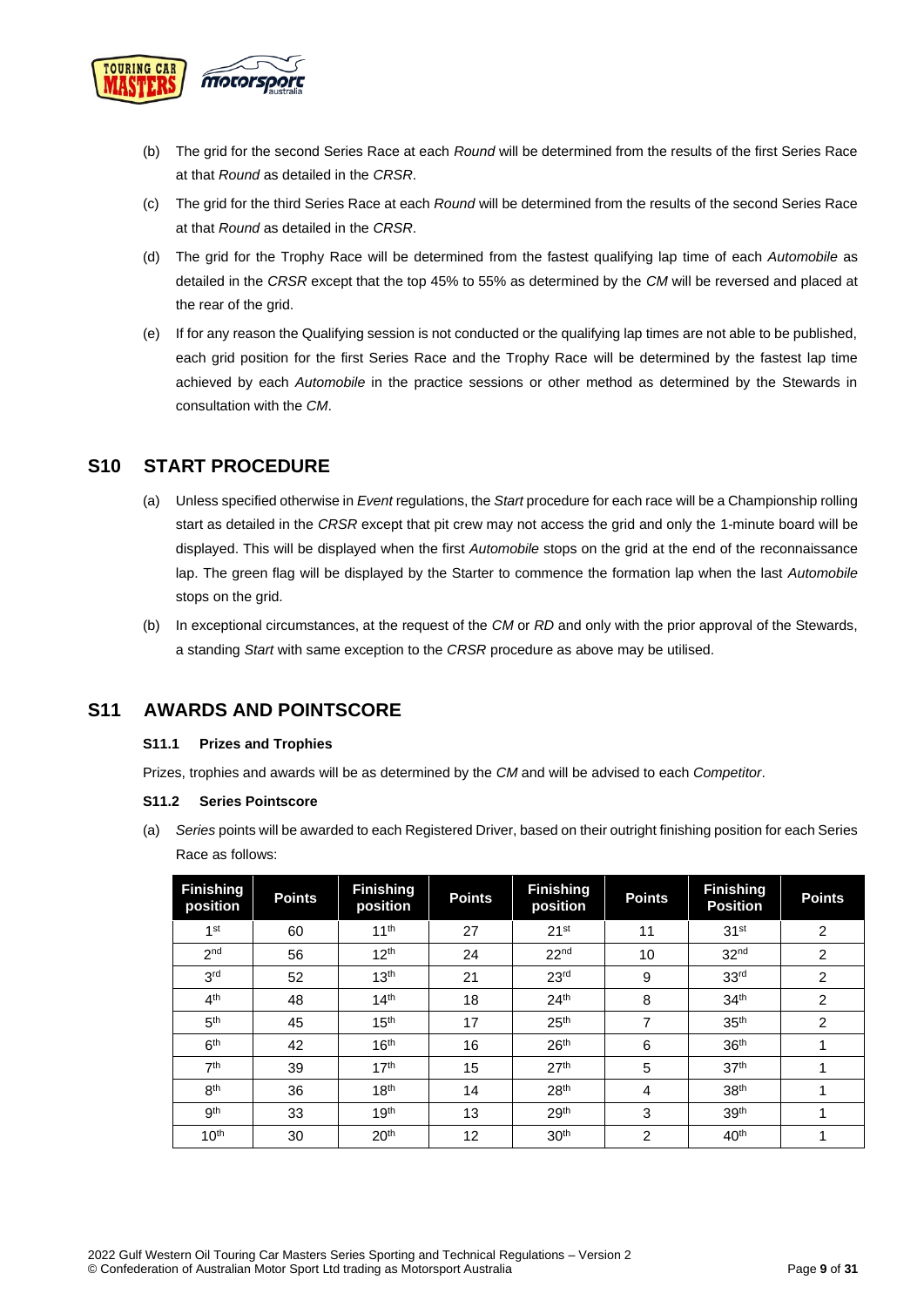

- (b) *Series* points will only be awarded to the Registered Drivers classified as finishers in the final results of each of the 3 Series Races conducted at each *Round* unless specified otherwise in the *Supplementary Regulations* at any *Round*.
- (c) In addition to the above, each Registered Driver will be awarded 10 points for each Trophy Race that they *Start*.
- (d) In addition to the above, each Registered Driver will be awarded 10 points for each Trophy Race that they finish.
- (e) The results for each *Round* will be determined by the number of points scored by each Registered Driver in each Class at that *Round*.
- (f) The Registered Driver gaining the highest points total from 16 of the Series Races and 6 of the Trophy Races will be declared the winner of the *Series.*
- (g) The Registered Driver gaining the highest points total from 16 of the Series Races and 5 of the Trophy Races in each Class will be declared the winner of that Class.
- (h) If there is a tie at the end of any *Round* the final positions for that *Round* will be determined by comparing the results of each of the tied Registered Drivers in the final Series Race of that *Round* with the Registered Driver with the higher finishing position being awarded the higher round position.
- (i) If there is a tie at the end of the *Series*, the final positions will be determined by comparing the Series Race (not Trophy Race) results achieved by each tied Registered Driver, with the Registered Driver with the highest number of first places in Class being awarded the higher *Series* position. If at this stage a tie still exists, it will be resolved by comparing the number of second, third or fourth places (and so on) in Class achieved by each tied Registered Driver until all positions have been determined.

## <span id="page-9-1"></span><span id="page-9-0"></span>**S12 EVENT OPERATIONS**

#### **S12.1 Series Registration and Entry**

The *Series* will operate under the Motorsport Australia Series Registration and Entry Process. Series Registration and Entry Forms will be available from the *CM* with document checking being conducted by the *CM* prior to the first official *Track* session at each *Round*.

#### <span id="page-9-2"></span>**S12.2 Driver and Team Manager Briefings**

- (a) Each *Driver* and *Team Manager* must attend the compulsory *Drivers'* briefing.
- (b) The time and location of this briefing will be detailed in the *Supplementary Regulations* for each *Event*.
- (c) The attendance sheet must be signed by each *Driver* and *Team Manager* to confirm attendance.
- (d) Other compulsory briefings may be convened as required and will be advised to each *Competitor* accordingly.

#### <span id="page-9-3"></span>**S12.3 Parc Fermé**

- (a) Each *Automobile* and *Driver*, including those remaining in pit lane, must proceed directly to the designated *Parc Fermé* area via the most direct route (or as directed by Officials) at the conclusion of qualifying, without returning to pit or paddock areas and without interference from any third party (other than an Official).
- (b) Each *Automobile* and *Driver* completing each race must proceed directly to the designated *Parc Fermé* area (or as directed by Officials) at the conclusion of the race, without returning to pit or paddock areas and without interference from any third party (other than an Official).
- (c) One crew member per *Automobile* is permitted to enter *Parc Fermé* to check tyre pressures and assist the *Driver* only.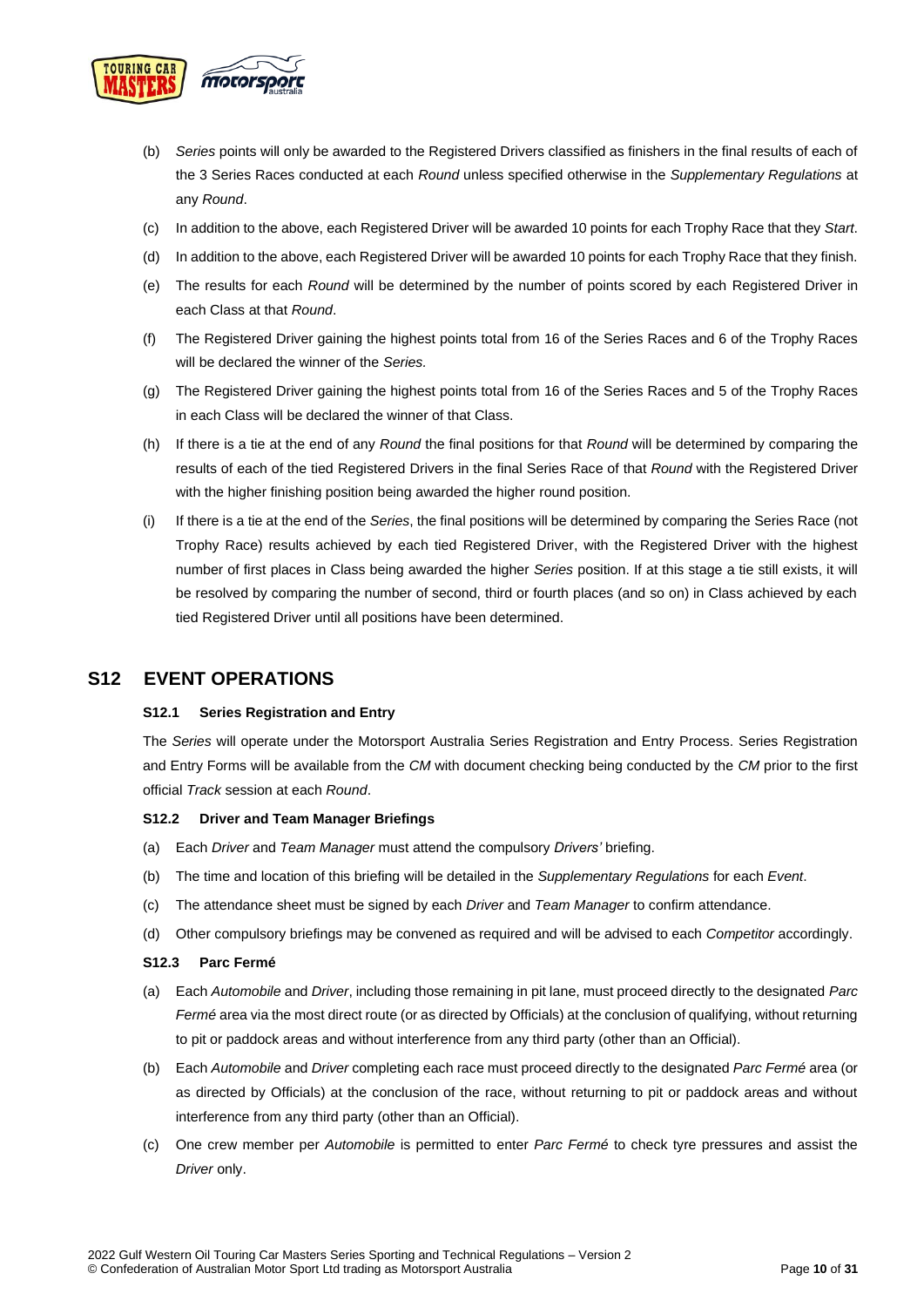

(d) An *Automobile* may not be removed from *Parc Fermé* and any third party other than specified in S12.3(c) is prohibited to enter the *Parc Fermé* except with the express permission of the *TD* or the Chief Scrutineer.

#### <span id="page-10-0"></span>**S12.4 Qualifying**

- (a) The order in which *Automobiles* pre-grid for a qualifying session will be determined by the fastest lap time achieved by each *Automobile* in the practice session at the *Round*.
- (b) During qualifying, an *Automobile* may not return to the paddock/garage area without the express permission of the *TD*. If an *Automobile* exits pit lane to the paddock/garage during qualifying it will be prohibited from re-joining that session.

#### <span id="page-10-1"></span>**S12.5 Pit Lane**

Each Pit Crew member is required to sign a Pit Lane Indemnity Form prior to the first *Track* session and to display identification as and if required by the *Organiser*.

#### <span id="page-10-2"></span>**S12.6 Removal of Automobile from the Circuit**

Following the commencement of the first practice session, it is prohibited to remove any *Automobile* from the *Circuit* prior to the release of all *Automobiles* from the *Parc Fermé* established following the final race of that *Round* without the prior express written approval of the *TD*.

#### <span id="page-10-3"></span>**S12.7 Leaving the Circuit**

- (a) Each *Driver* and *Competitor* must remain at the *Circuit* for 60 minutes after the completion of the final *Track* session for the *Series* each day.
- (b) A *Driver* that has been informed of a judicial investigation by the *RD* or *CM* must not leave the *Circuit* without the consent of the *RD*.

#### <span id="page-10-4"></span>**S12.8 Radio Communication to/from Automobile**

(a) Two-way radio communications between the *Driver* and a member of the pit crew is mandatory at all times whilst the *Automobile* is on the *Track*.

#### <span id="page-10-5"></span>**S12.9 Race Management Channel (RMC)**

- (a) A minimum of one (1) team member for each competing *Automobile* must monitor *RMC* at all times during practice, qualifying and racing.
- (b) This team member must monitor *RMC* from 15 minutes prior to the time *Automobiles* are released from the pit/paddock area to the marshalling area.
- (c) Each *Track* related message must be relayed to each *Driver*.

### <span id="page-10-6"></span>**S13 TYRES**

(a) For the duration of each *Round*, each *Automobile* must only be fitted with Hoosier tyres as detailed in the following tables:

| <b>Dry Tyres</b> |               |                          |  |  |
|------------------|---------------|--------------------------|--|--|
| <b>Size</b>      | Type          | <b>Wheel</b><br>diameter |  |  |
| 205/50-15        | D.O.T. Radial | 15"                      |  |  |
| 215/60-15        | D.O.T. Radial | 15"                      |  |  |
| 225/50-15        | D.O.T. Radial | 15"                      |  |  |
| 245/40-15*       | D.O.T. Radial | 15"                      |  |  |
| 245/50-15        | D.O.T. Radial | 15"                      |  |  |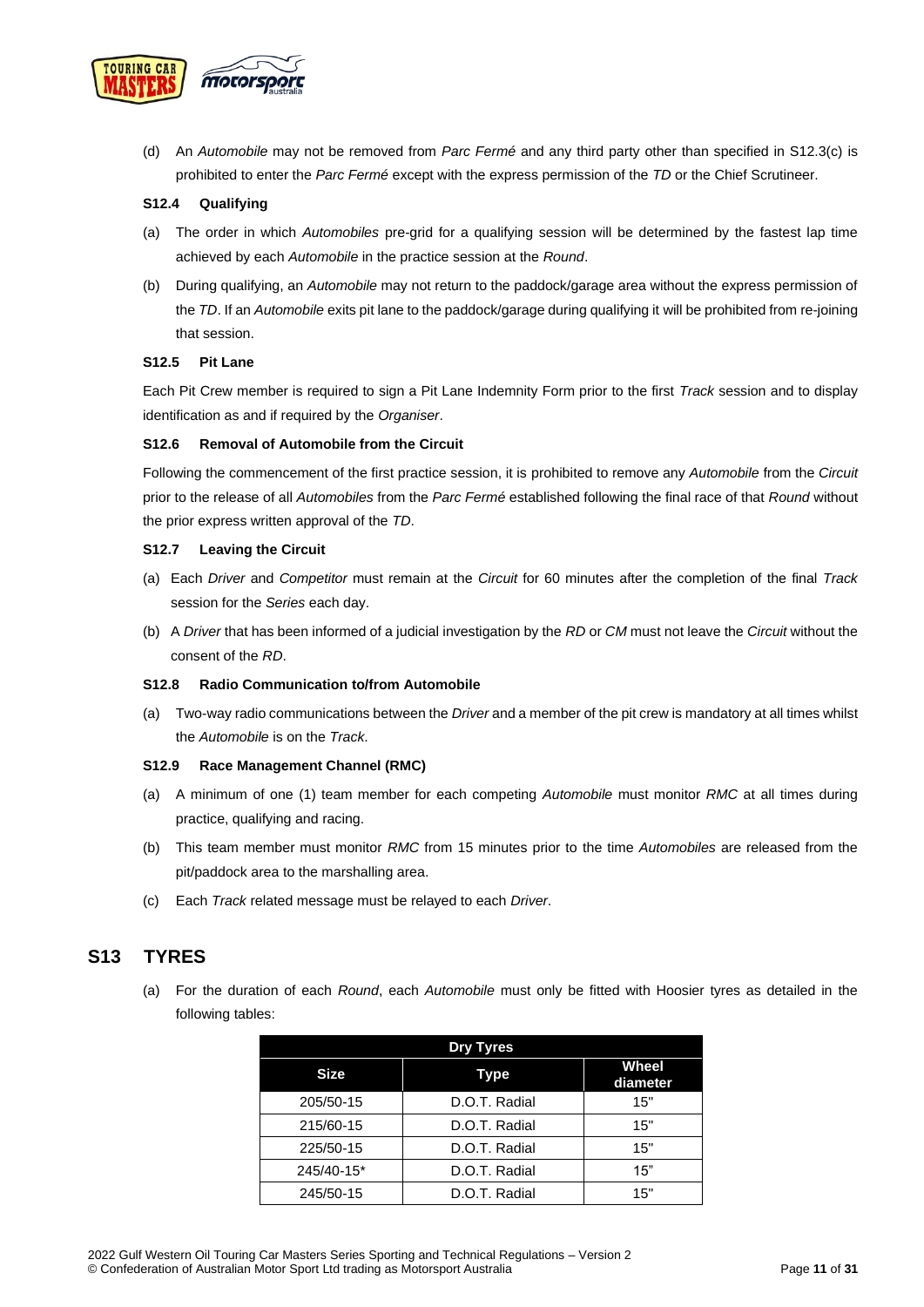

| 275/35-15* | D.O.T. Radial | 15" |
|------------|---------------|-----|
| 275/50-15  | D.O.T. Radial | 15" |

\* IROC Class only

| <b>Wet Tyres</b> |                       |     |  |  |
|------------------|-----------------------|-----|--|--|
| <b>Size</b>      | Wheel<br>diameter     |     |  |  |
| 205/50R-15       | Sports Car Radial Wet | 15" |  |  |
| 225/55R-15       | Sports Car Radial Wet | 15" |  |  |

(b) Each tyre detailed on the list above must only be supplied by the *Series* tyre supplier and/or their approved agent:

*Hoosier Racing Tire Australia (Max Dumesny Motorsport) 17 Blind Road, Nelson NSW 2765.*  Phone: 02 9679 1990

Fax: 02 9679 1187

Mobile: 0407 108 946

- (c) Except for a Holden Commodore *Automobile* where the maximum width is 245 mm front and rear, the maximum width for each front tyre is 245 mm and for each rear tyre is 275 mm.
- (d) With the exception of wear resulting from normal usage, each tyre must remain unmodified save for cleaning. Any cleaning conducted outside of an *Event* may be by use of a heat gun or similar device/s.
- (e) The use of any tyre heating, heat retention device or chemical treatment is prohibited.
- (f) If qualifying session and/or race is scheduled on more than 1 day at any *Round*, the *TD* may impound any tyre overnight at their sole discretion.
- (g) The minimum pressure for each dry tyre is 19 psi.

#### <span id="page-11-0"></span>**S13.1 Dry Tyres - Practice**

A maximum of 5 dry tyres may be used by each *Automobile* over all practice sessions at each *Round*. These tyres must be marked prior to the commencement of the first practice session.

### <span id="page-11-1"></span>**S13.2 Dry Tyres – Qualifying and Series Races**

- (a) At the first *Round* in which an *Automobile* has been entered, a maximum of 6 dry tyres, of which 6 tyres may be new, will be permitted for use during all qualifying sessions and races. Each of these tyres must be marked prior to the qualifying session.
- (b) At the second and any subsequent *Round* in which an *Automobile* has been entered, a maximum of 6 dry tyres, of which 4 tyres may be new and the remainder must have been previously marked at a *Round* during 2022*,* will be permitted for use during all qualifying sessions and races. Each of these tyres must be marked prior to the qualifying session.
- (c) Within 1 hour from the completion of the final practice session at each *Round*, each *Competitor* must present their dry tyres for marking at the front of their respective garage/paddock bay.
- (d) Each *Competitor* is responsible for ensuring that each tyre is marked or re-marked as appropriate. If a tyre is not marked for any reason or the markings become illegible, the *Competitor* must notify the *TD* or their nominee immediately.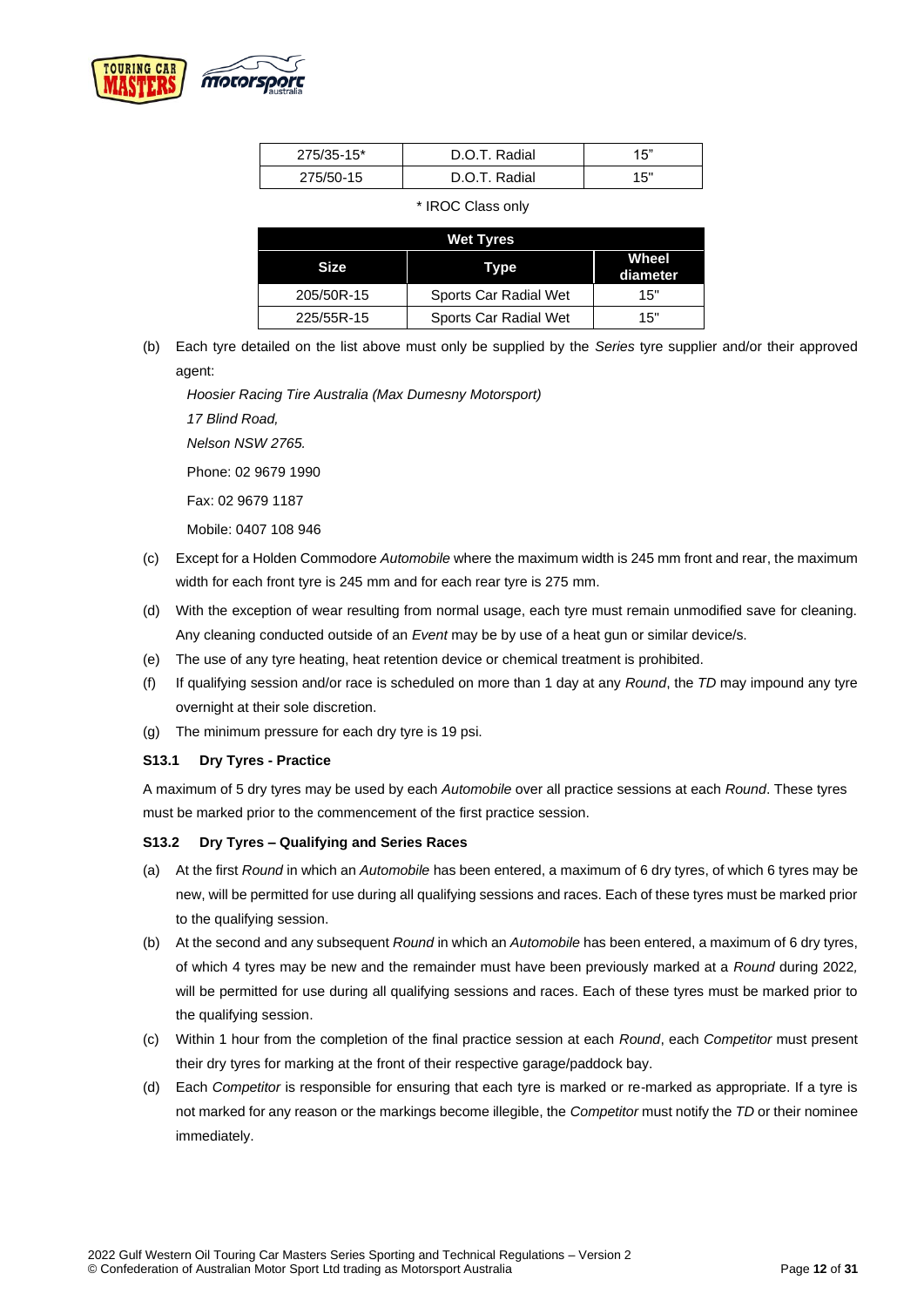

(e) Each *Competitor* may be permitted to replace a marked tyre if the *TD* is satisfied that due to exceptional circumstances the tyre in question can no longer be used. The *TD* will ensure that the tyre to be replaced has been rendered unusable and that the replacement tyre is of the same specification and of similar wear to the tyre being replaced. A penalty may be imposed for the use of any replacement tyre.

**Please note:** The *TD* will be the sole arbiter with regard to the interpretation and application of these tyre regulations and any decision made by the *TD* in this regard will not be the subject of any protest.

#### <span id="page-12-0"></span>**S13.3 Wet Tyres**

- (a) A wet tyre is only permitted to be used when the *Track* is declared wet by the *RD*.
- (b) If used, 4 wet tyres must be fitted to the *Automobile* as a set.
- (c) A wet tyre may be new or used and is not required to be marked.

#### <span id="page-12-1"></span>**S13.4 Trophy Race – Dry and Wet Tyres**

(d) Each tyre fitted to an *Automobile* for a Trophy Race is not required to be a marked tyre or a tyre that has been allocated to a *Round*.

## <span id="page-12-2"></span>**S14 FUEL**

- (a) For the duration of a *Round*, each *Automobile* must only use commercially available 98 octane or Elf Race 102 fuel.
- (b) Fuel additives are permitted in accordance with Technical Appendix, *Schedule* G of the *Manual*.

## <span id="page-12-4"></span><span id="page-12-3"></span>**S15 AUTOMOBILE MARKINGS**

#### **S15.1 General**

In addition to the requirements detailed in Attachment A of these regulations, each *Automobile* must comply with Technical Appendix, *Schedule* K of the *Manual*.

#### <span id="page-12-5"></span>**S15.2 Competition Number**

The allocation of a competition number for each *Automobile* is solely the responsibility of the *CM*, which will maintain a register of all competition numbers allocated to, or reserved for, any *Automobile*. First preference for a competition number request will be given to *Competitors* who have registered for all *Rounds* and paid the *Series Entry* fee to the *CM*.

#### <span id="page-12-6"></span>**S15.3 Class Identification**

The Class that each *Automobile* is competing within must be displayed by placing a "PRO MASTERS", "PRO AM", "PRO SPORT" or "IROC" identification at the base of the windscreen below the competition number of the *Automobile*. This identification must be in capitals no more than 50 mm high as supplied by the *CM*.

## <span id="page-12-8"></span><span id="page-12-7"></span>**S16 PERFORMANCE SPECIFICATIONS AND ADJUSTMENTS**

#### **S16.1 Performance Specifications**

(a) The minimum *Racing Weight* and maximum Revs for each *Automobile* will be recorded in "The 2022 TCM Weights and RPM Register". This register will be maintained by the *CM*/*TD*/*TA* and be advised to each *Competitor* prior to a *Round*.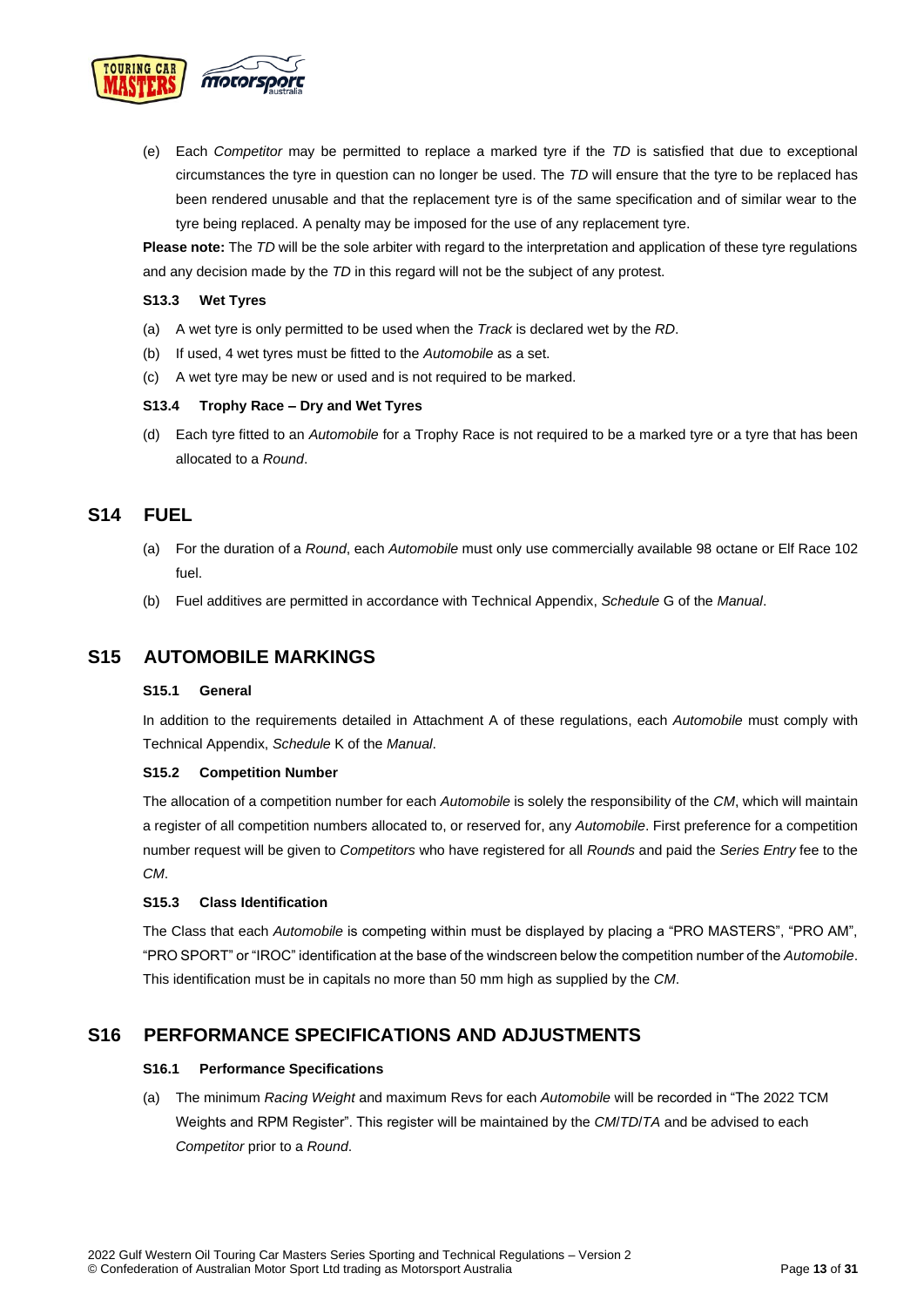

- (b) Any application of performance adjustment and/or Success Adjustment will be in addition to the values recorded in the 2022 TCM Weights and RPM Register and when applied must not exceed the limits recorded in the Register.
- (c) Each engine must be fitted with a TCM approved ignition system.

#### <span id="page-13-0"></span>**S16.2 Success Adjustment**

(a) A Success Adjustment as detailed in the table below will be applied to the *Automobile* of each *Driver* based on the outright results of each Series Race. This Success Adjustment will commence from the first *Round*.

| No. of<br>1 <sup>st</sup> Places | <b>Total Reduction (rpm)</b><br>below maximum Revs specified<br>in current<br>"TCM Weights and RPM<br>Register" |             | Total increase (kg)<br>above minimum Weights<br>specified in current<br>"TCM Weights and RPM Register" |              |             |
|----------------------------------|-----------------------------------------------------------------------------------------------------------------|-------------|--------------------------------------------------------------------------------------------------------|--------------|-------------|
|                                  |                                                                                                                 |             | <b>Engine Capacity</b>                                                                                 |              |             |
|                                  | <b>Up to 5200cc</b>                                                                                             | Over 5200cc | TCM (6 litre)                                                                                          | Up to 5200cc | Over 5200cc |
| 1                                | 100                                                                                                             | 100         | 0                                                                                                      | 0            | 0           |
| $\overline{2}$                   | 200                                                                                                             | 200         | $\Omega$                                                                                               | $\Omega$     | 0           |
| 3                                | 200                                                                                                             | 300         | 20                                                                                                     | $\Omega$     | 0           |
| 4                                | 300                                                                                                             | 400         | 40                                                                                                     | $\Omega$     | 0           |
| 5                                | 400                                                                                                             | 500         | 60                                                                                                     | 0            | 0           |
| 6                                | 400                                                                                                             | 600         | 80                                                                                                     | $\Omega$     | 0           |
| 7                                | 500                                                                                                             | 700         | 100                                                                                                    | $\Omega$     | 0           |
| 8                                | 500                                                                                                             | 700         | 120                                                                                                    | 50           | 50          |
| 9                                | 500                                                                                                             | 700         | 140                                                                                                    | 75           | 75          |
| 10                               | 500                                                                                                             | 700         | 160                                                                                                    | 100          | 100         |
| 11                               | 500                                                                                                             | 700         | 160                                                                                                    | 130          | 125         |
| 12                               | 500                                                                                                             | 700         | 160                                                                                                    | 130          | 150         |

- (b) As per the above table, this Success Adjustment will be cumulative and will be adjusted by the removal of the most recent Success Adjustment applied when the *Driver* is placed fourth or lower outright in a Series Race, subject to the maximum revs and/or minimum weight allowed for that *Automobile* in the current "TCM Weights and RPM Register".
- (c) There will be no Success Adjustment based on the results of a Trophy Race.
- (d) The Success Adjustment will be applied to the *Automobile* for each race (including a Trophy Race).
- (e) Any Success Adjustment will be carried forward to future *Rounds*.

### <span id="page-13-1"></span>**S17 IN-CAR CAMERAS**

- (a) Each *Automobile* must be fitted with a judicial in-car camera system as detailed in the 2022 Gulf Western Oil Touring Car Masters Series Technical Regulations.
- (b) The judicial in-car camera system must be switched on and remain fully operational to record video images for the duration of each practice session, qualifying session, *Passenger* ride session and race.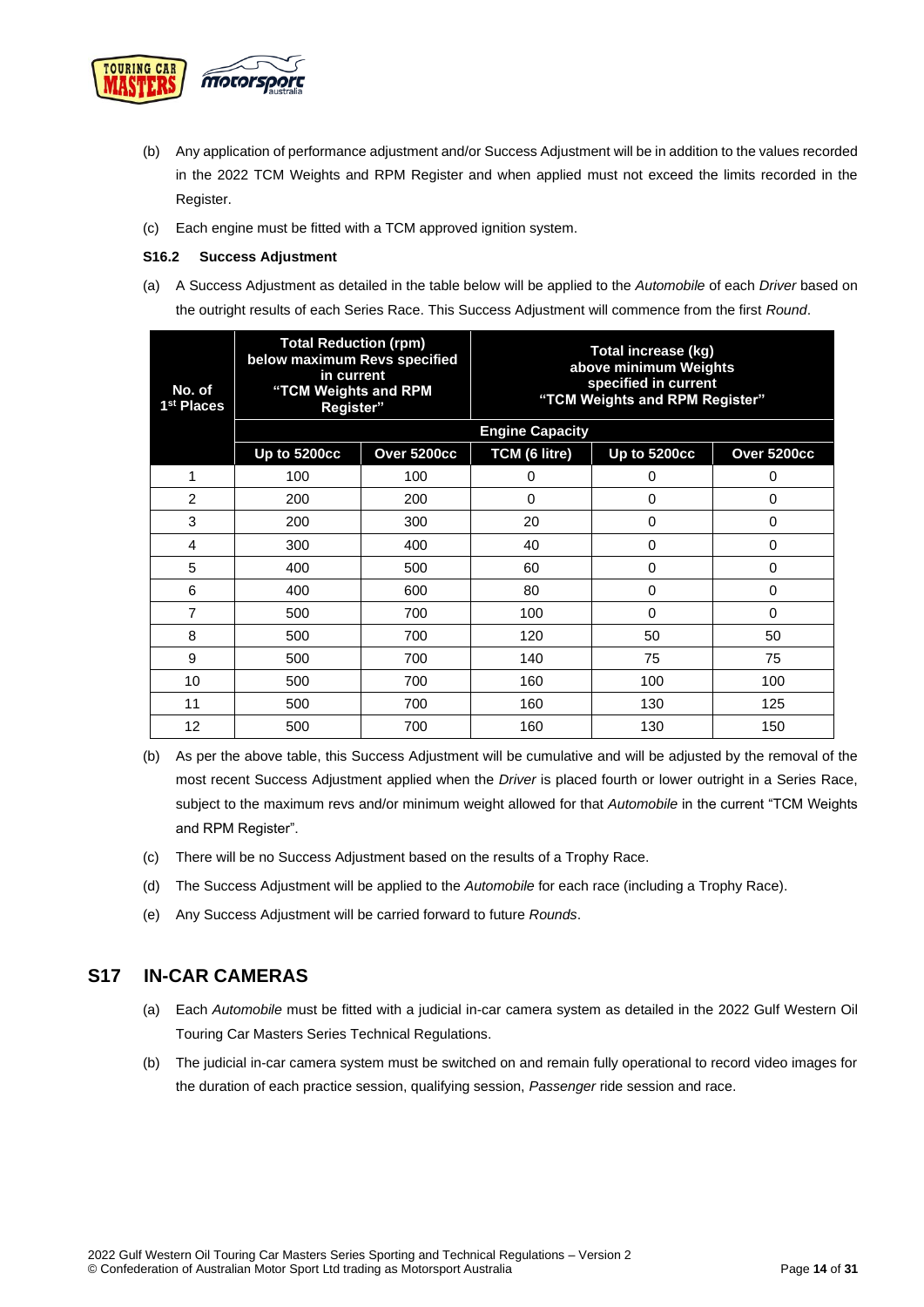

- (c) It is the responsibility of each *Competitor* to ensure that the judicial in-car camera is in operational condition and is turned on prior to each *Track* session and turned off following each *Track* session. If video images are not recorded during any *Track* session, a penalty of 5 *Series* points will be imposed if the *Automobile* has a Registered Driver and a drop of 2 grid positions in the next Series Race if the *Automobile* has a non-Registered Driver.
- (d) Each judicial in-car camera must be installed and aligned by the *Competitor* to provide a clear unobstructed video images of the *Driver's* view of the *Track* ahead to the satisfaction of the *CM*. Refer Attachment A.
- (e) It is prohibited to adjust the alignment of any camera once set by the *CM*, *TD* or *DSA*.
- (f) Access to the video images recorded by any in-car camera system must be provided to the *CM*, *TD* or *DSA* at any time upon request.
- (g) The video images recorded by any in-car camera system must not be viewed, distributed or used for any purpose without the prior express approval or release by the *CM*.
- (h) An SD card must not be removed from any camera until authorised by the *CM*, *TD*, *RD* or *DSA*.

## <span id="page-14-0"></span>**S18 DATA LOGGING**

Any data recorded by a data logging instrument as detailed in Article T5(w) must be provided to the *TD* and/or *RD* and/or *DSA* at any time upon request.

From the commencement of each *Round*, any data recorded by a data logging instrument and/or GPS activated system must not be erased without the prior express approval of the *TD* and/or *DSA*.

## <span id="page-14-1"></span>**S19 RAIN LIGHT**

The rain light fitted to each *Automobile* must be illuminated at all times whilst the *Automobile* is fitted with wet weather tyres and is being driven on the *Track* or as otherwise directed by Race Control.

## <span id="page-14-2"></span>**S20 SCALES OF FACT**

- (a) The *CM* will provide a set of scales for the purpose of weighing of *Automobiles* for the entire *Series*.
- (b) These scales will be the Scales of Fact for regulatory control.

## <span id="page-14-3"></span>**S21 INSTRUMENTS OF FACT**

- (a) The *CM* and/or *TD* will provide measuring devices as Instruments of Fact for regulatory control of the following:
	- (i) Rev limits
	- (ii) Camber of front and rear wheels
	- (iii) Tyre pressure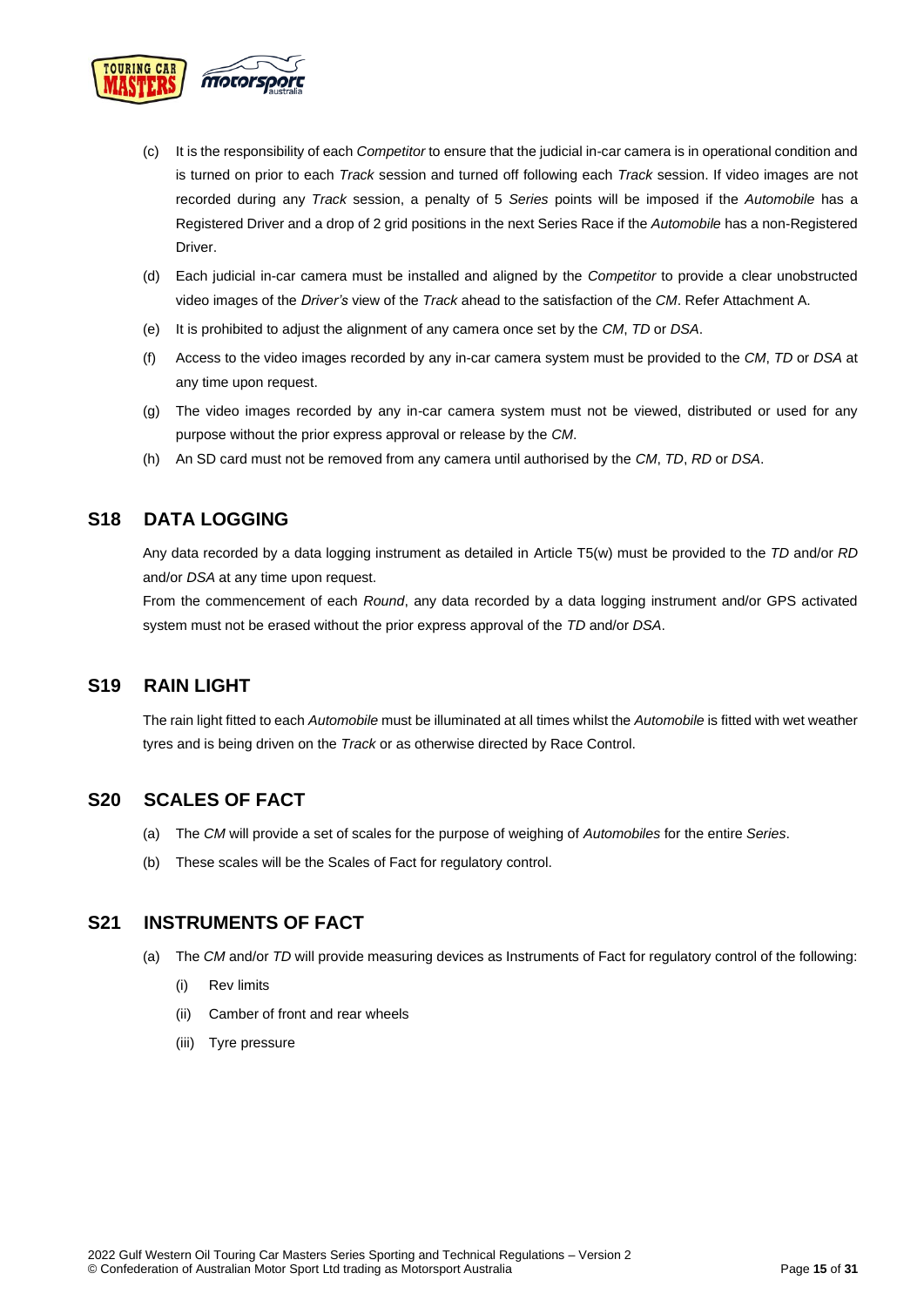

## **ATTACHMENT A**

## **Automobile Markings**

<span id="page-15-1"></span><span id="page-15-0"></span>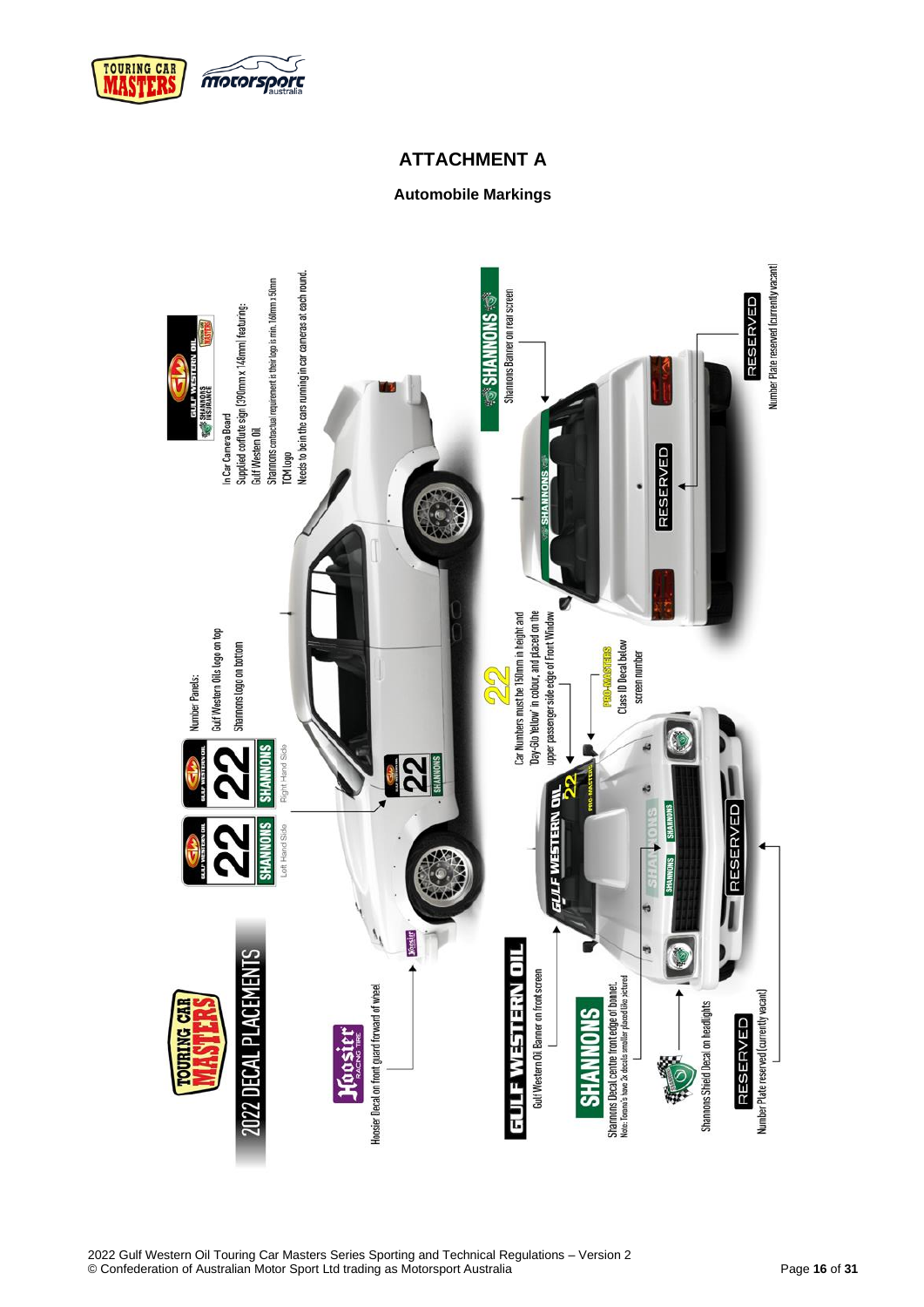<span id="page-16-0"></span>

## **ATTACHMENT B**

**Judicial In-Car Camera Alignment**

<span id="page-16-1"></span>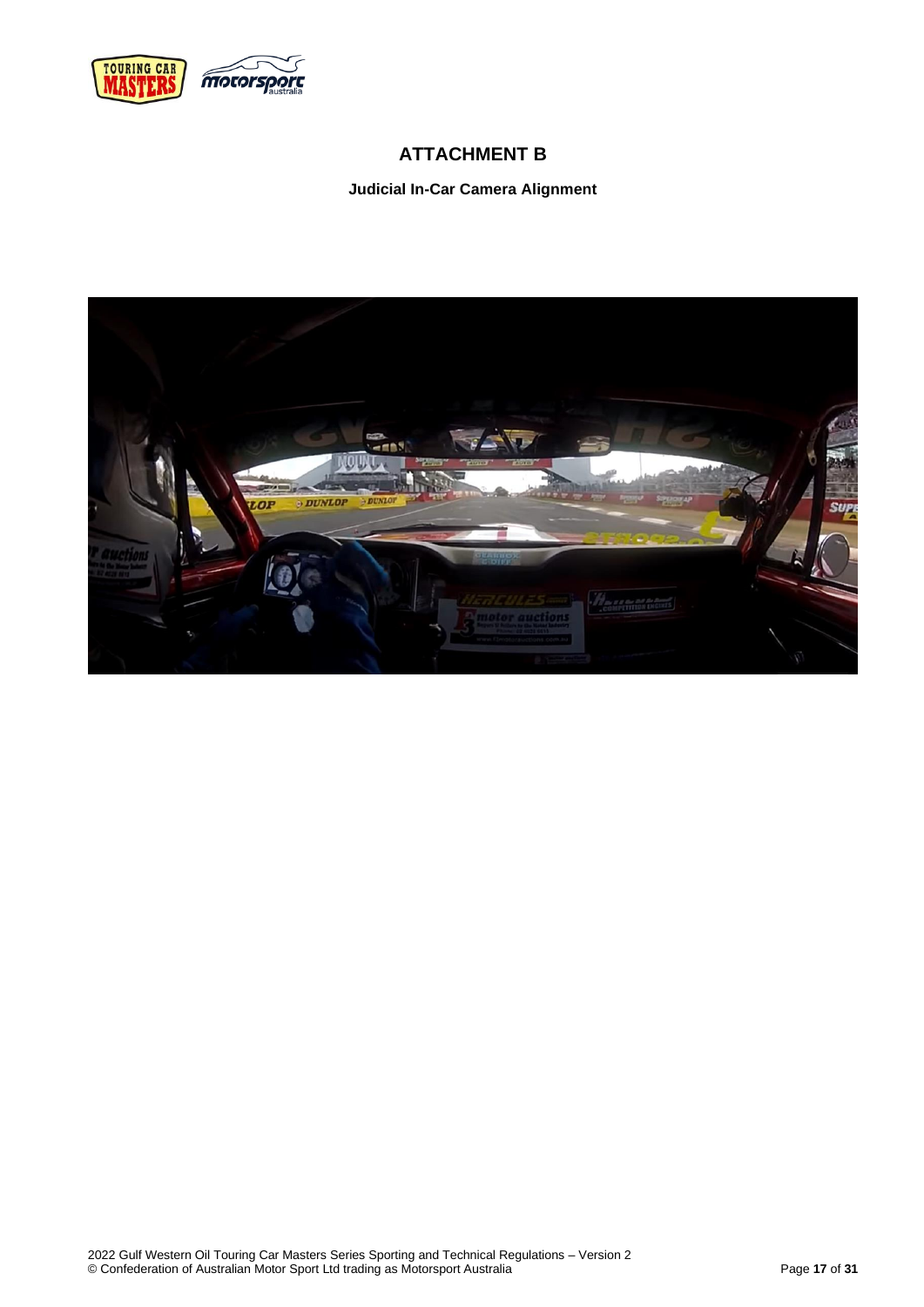

## **2022 GULF WESTERN OIL TOURING CAR MASTERS SERIES**

## Technical Regulations

## <span id="page-17-0"></span>**T1 PREAMBLE**

- (a) The Gulf Western Oil Touring Car Masters Series is a *Competition* for Touring Cars manufactured between 01 January 1963 and 31 December 1980, and IROC Porsche Class *Automobiles*, as approved by *Motorsport Australia*, which have been modified in accordance with the current Gulf Western Oil Touring Car Masters Series Technical Regulations.
- (b) Allowable modifications specific to an individual model will be documented in the relevant Motorsport Australia Recognition Documents.
- (c) A representative selection of touring cars from the defined period is required and limitations on the total number of individual makes and models will be determined by the Category Manager (*CM*) and *Motorsport Australia*.

## <span id="page-17-2"></span><span id="page-17-1"></span>**T2 GENERAL**

#### **T2.1 Modifications**

- (a) Each *Automobile* must remain unmodified, in compliance with all aspects of its Motorsport Australia Recognition Document, where issued, and identical in all respects to the production make/model as supplied by the original vehicle manufacturer except for the freedoms permitted by these regulations.
- (b) Any aspect relating to the construction, modification and/or preparation of the *Automobile* including the location, fitment/mounting of any ancillary component that is not specifically authorised in the present regulations and where issued the associated Motorsport Australia Recognition Document, Motorsport Australia Sporting Variants or Motorsport Australia Option Variants is prohibited.

#### <span id="page-17-3"></span>**T2.2 Eligible Models**

- (a) Eligible models of *Automobiles* are listed in the current Gulf Western Oil Touring Car Masters Series Sporting Regulations, List of Eligible Automobiles.
- (b) Additional models of *Automobile* may be added to the List of Eligible Automobiles upon recommendation by the *CM* and subsequent approval by *Motorsport Australia*.
- (c) Each *Automobile* may be the subject of a completed Motorsport Australia Recognition Document.
- (d) The *CM* may invite other *Automobile* makes/models at their discretion. Any invited *Automobile* will be subject to any conditions stated by the *CM*.

#### <span id="page-17-4"></span>**T2.3 Recognition Requirements**

- (a) In all cases, when interpreting the present regulations, any component on an *Automobile* eligible to compete must be original equipment supplied by the manufacturer unless otherwise specified in the relevant Motorsport Australia Recognition Document, Motorsport Australia Sporting Variants (SV) or Motorsport Australia Option Variants (VO) or as otherwise authorised and documented by the *TD*.
- (b) Any component shown in Option Variants (VO) may be used at the discretion of the *Competitor*.
- (c) Any component shown in Sporting Variants (SV) must be used of necessity in its entirety.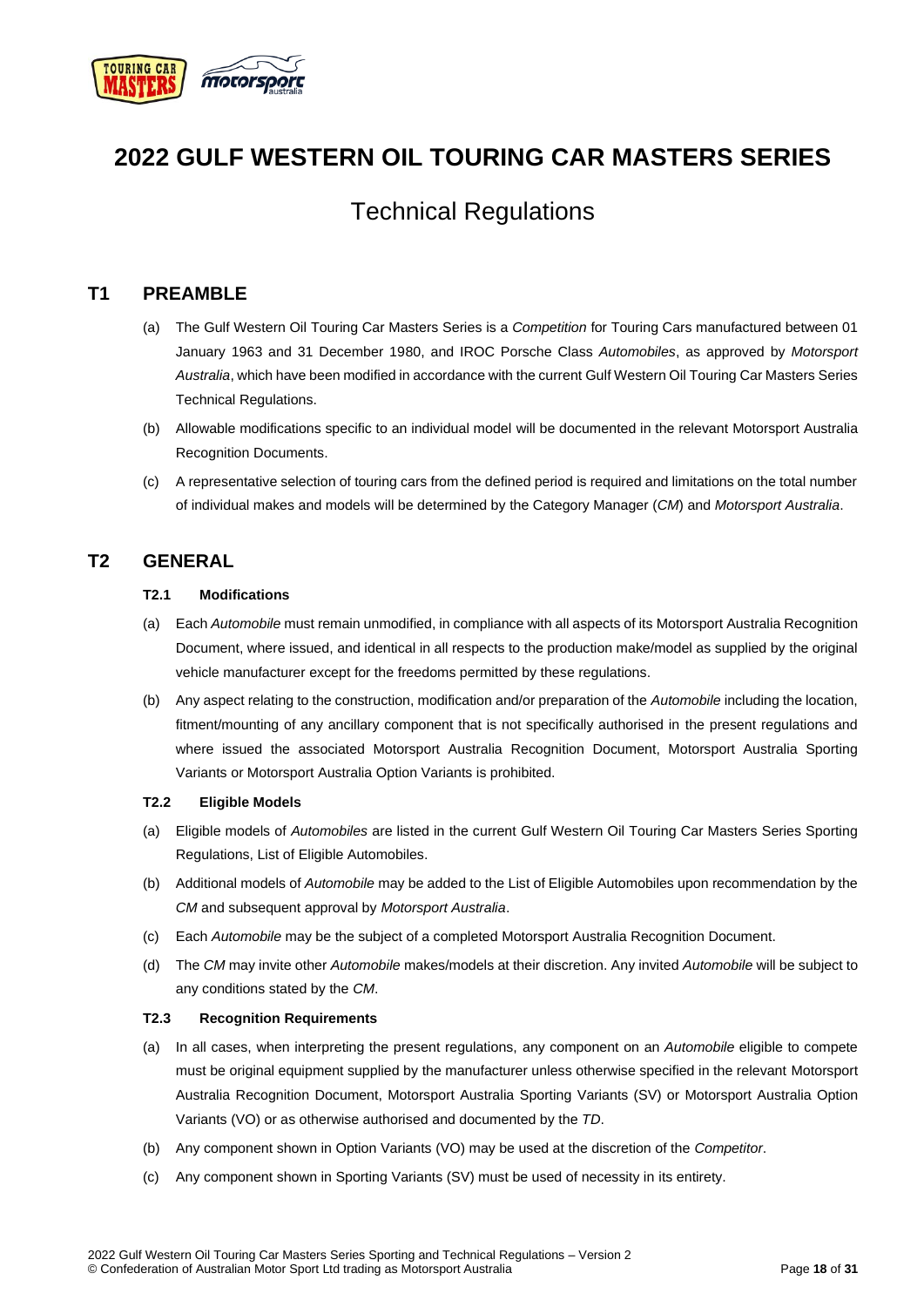

(d) Nuts and bolts: Throughout the *Automobile*, any nut, bolt, screw may be replaced by any other nut, any other bolt, any other screw and have any kind of locking device (washer, lock nut etc).

#### <span id="page-18-0"></span>**T2.4 Materials**

- (a) Unless specifically authorised in these regulations, the use of carbon fibre or carbon Kevlar® *Composite Materials* is prohibited.
- (b) The use of carbon fibre or carbon Kevlar® *Composite Material* in the production of any GRP component detailed in Article T4(ee) is permitted.
- (c) Any race *Seat*, safety intrusion component, door trim, front air dam, panel replacement, bumper bar and brake scoop is permitted to utilise GRP/carbon fibre/carbon Kevlar® *Composite Materials*.

#### <span id="page-18-1"></span>**T2.5 Newly Constructed Automobile**

Each newly constructed *Automobile* must be inspected by the *TA* and must be approved as being in compliance with the *Series* technical regulations, Motorsport Australia Recognition Document, Motorsport Australia Sporting Variants or Motorsport Australia Option Variants for the make/model prior to it being accepted for *Competition.*

## <span id="page-18-3"></span><span id="page-18-2"></span>**T3 WEIGHTS AND DIMENSIONS**

#### **T3.1 Racing Weight**

The *Racing Weight* for an *Automobile* at any time must be equal to or greater than the minimum *Racing Weight* as listed for that *Automobile* in the 2022 TCM Weights and RPM Register.

#### <span id="page-18-4"></span>**T3.2 Ballast**

*Ballast* may be used to achieve the *Racing Weight* requirement, and if used must comply with *Motorsport Australia* requirements.

## <span id="page-18-5"></span>**T4 CHASSIS AND BODYWORK**

- (a) Except where freedom is provided in these regulations, or where detailed in the Motorsport Australia Recognition Document, *Bodywork* must be of the original material, design and appearance.
- (b) *Bodywork* including any subsequent repair of damage must be to a tradesman-like standard and must permit the *Automobile* to be presented in as near to original condition as possible.
- (c) It is permitted to remove the following components:
	- (i) External body trim or decoration.
	- (ii) Unused brackets and supports for items not required to be retained. (eg battery tray, exhaust mounting brackets etc).
- (d) Where the edge of any mudguard panel protrudes inside the wheel housing, it may be folded back against the outer panel.
- (e) Provided that the maximum width specified in the relevant Recognition Document is respected, the external shape of the *Coachwork* around the wheel arch opening may be reformed. Such reformation must be done in such a way as to retain the general original external appearance and profile of the *Automobile*.
- (f) Unless recognised in the Recognition Document/VO, any add-on flare is prohibited.
- (g) Providing the overall width does not exceed the dimensions prescribed in the Recognition Document/VO for the *Automobile,* any mudguard may be modified or flared to allow clearance of the wheel/tyre assembly.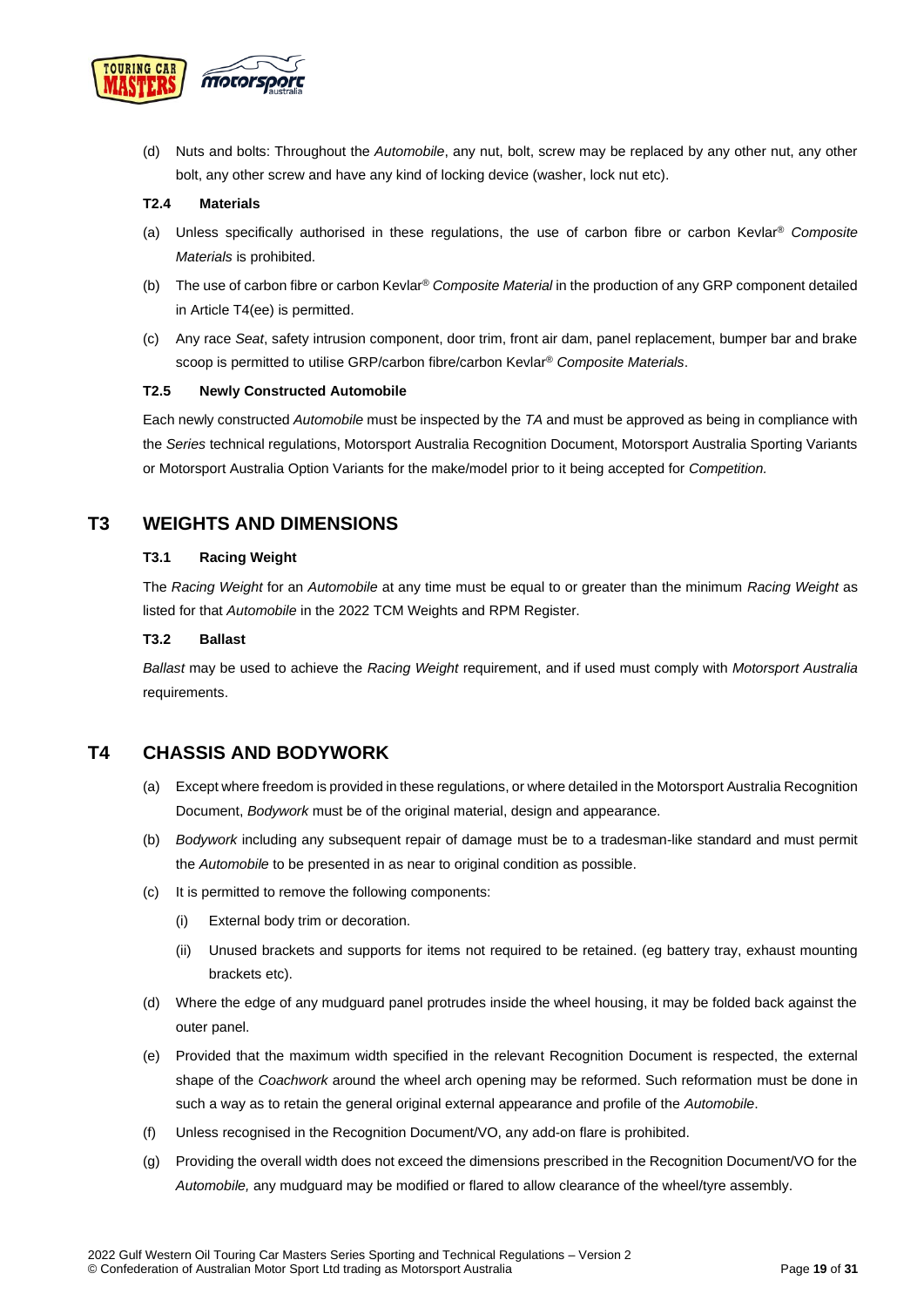

- (h) The inner guard panel of the wheel arch may be modified or replaced to provide clearance for the complete wheel assembly.
- (i) Provided that sufficient frame remains for attachment of hinges/locking devices, it is permitted to modify the bonnet by removing the additional strengthening from its underside. Hinges may be replaced by locking devices, i.e. pins/clips.
- (j) Providing sufficient frame remains for attachment of hinges/locking devices, it is permitted to remove the strengthening from the underside of the boot/tailgate. Hinges may be replaced by locking devices, i.e. pins/clips.
- (k) It is permitted to replace the bonnet with a bonnet available as an option for the model as specified in the VO. For each *Automobile* that does not have an original bonnet scoop with an air scoop or "shaker" it is permitted to fit the TCM Bonnet Scoop (refer to *CM*/*TD*). Each Original Manufacturer (or Supplier) fitment position and dimension must be respected.
- (l) Save for the fitment of bonnet/boot restraints/pins in accordance with Technical Appendix, *Schedule* B of the *Manual*, and as permitted in Article T4(i) and (j), where applicable, the original hole/opening dimensions and location must remain unmodified.
- (m) The *Body Shell*, *Sub-frame* and sub-*Chassis* may be reinforced by the addition of metal.
- (n) Each *Sub-frame* isolation bush may be replaced by a bush of rigid material.
- (o) The front suspension *Cross Members*/*Sub-frame* may be modified and reinforced to the minimum amount necessary to facilitate the fitment of the sump, oil pump and fittings, exhaust and steering systems including any shaft, linkage and power steering component.
- (p) It is permitted to add *Chassis* reinforcement tubes as follows:
	- (i) Bars between the front firewall and front suspension tower, or alternatively to the *Chassis* rails.
	- (ii) Between the front suspension towers (a strut brace) or between the rear suspension towers.
	- (iii) Other gussets as permitted or as required.
- (q) The front and rear *Chassis* rails may be locally modified to facilitate the fitment of additional locating arms, watts link/panhard bar.
- (r) The modification of front and rear *Chassis* rails to allow additional ride height clearance is prohibited.
- (s) The radiator support panel may be modified by the removal of metal to allow the passage of any air ducting and fluid line and relocation of the radiator.
- (t) Holes may be drilled for the passage of any fuel, oil or brake line, or electric cable.
- (u) The floor of the boot/trunk may be modified by the removal of metal to facilitate:
	- (i) The fitment of a replacement *Fuel Tank* and mounting/spill tray. Any cut edge must be reinforced by an RHS tube of minimum dimension 16 mm stitch welded to the edge as per Drawing 1.
	- (ii) the fitment of a watts link/panhard bar
	- (iii) clearance of the differential housing

| RHS Tube, Min 16mm |
|--------------------|

### **Drawing 1**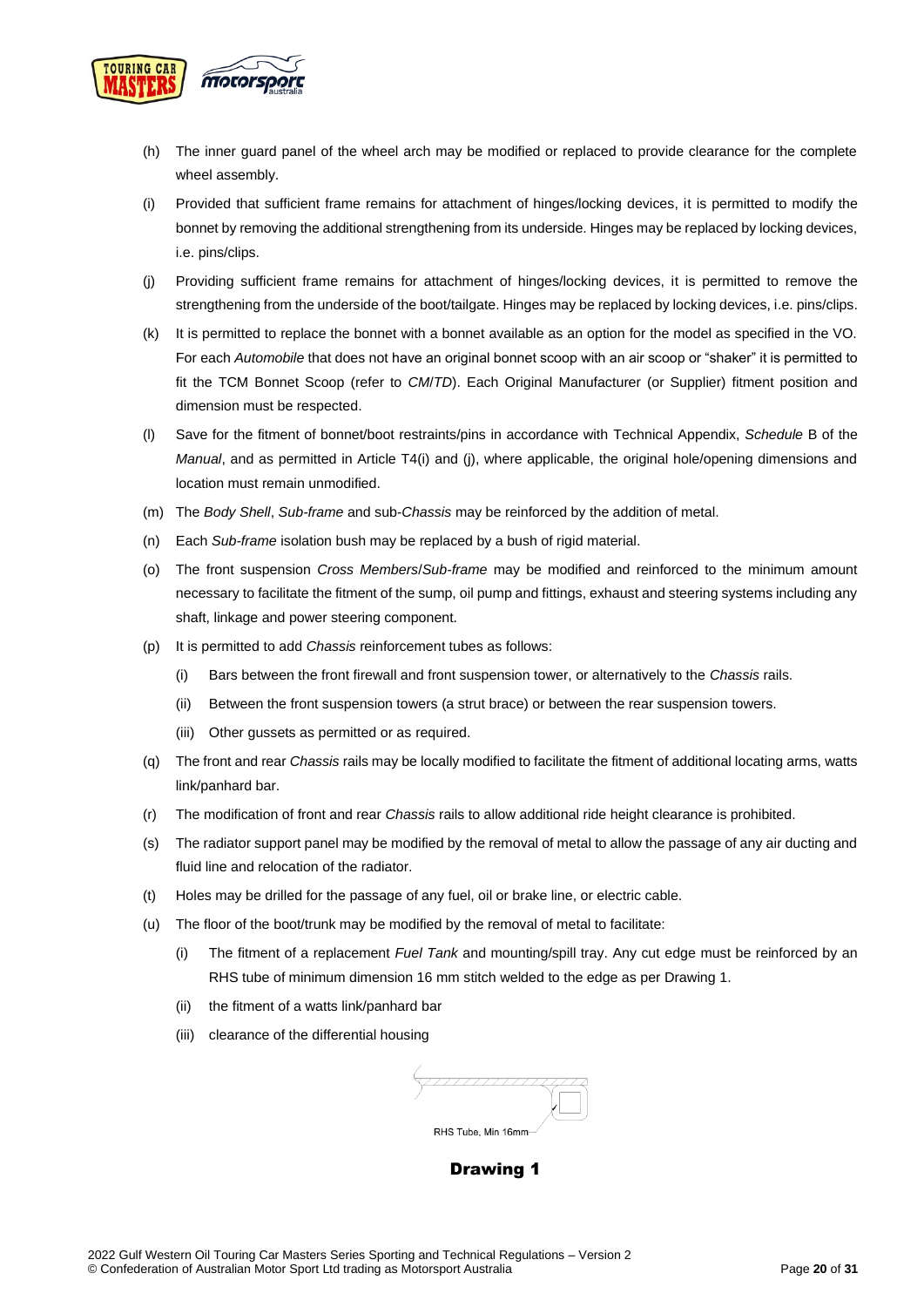

- (v) The transmission tunnel may be modified to facilitate the fitment of any replacement gear box, gear shift system and/or starter motor, or tailshaft.
- (w) Each *Automobile* must be fitted with a full safety cage in compliance with *Schedule* J of the *Manual*. The safety cage may extend forward of the front firewall and rearward of the rear firewall.
- (x) The minimum clearance of the front air dam to the ground is 120 mm measured when the *Automobile* is fitted with "dry weather tyres". Save for mounting brackets, fasteners and brake cooling scoops, metal is prohibited in the construction of the air dam. Only one central adjustable external brace may be fitted.
- (y) Where the *Automobile* was not homologated with a front air dam, it is permitted to fit a TCM Front Air Dam (refer to *CM*/*TD*).
- (z) Where the *Automobile* is fitted with a front air dam, the "underside return section" (undertray) must not exceed 100 mm in length, rearward, from the front leading edge of the air dam.
- (aa) The pinch weld beneath the sill panel may be folded flat, or removed, in the immediate area around the exhaust outlet for the purpose of clearance. Sills may be modified to provide clearance for exhaust pipes.
- (bb) Provided it is not visible with the door trim in place, the lightening of any door by removal of metal is permitted. The fitting of anti-intrusion materials is recommended.
- (cc) Additional ventilation holes/ducts are permitted in the front air dam and front valance panel below the bumper for cooling.
- (dd) The floor pan may be modified to allow for muffler boxes.
- (ee) Provided that such replacement meets the "substitution criteria" approved by the *CM* and that the panel is made from GRP/*Composite Material,* a body panel may be manufactured of alternative material.
- (ff) Unless removal is permitted in VO document, each bumper must be retained but is permitted to be lightened and modified for air ventilation and/or replaced with GRP/*Composite Material* components of the same size and design.
- (gg) An on-board jacking system approved by the *CM* is permitted. Use of an on-board jacking system is restricted to the paddock area. Use of an on-board jacking system in pit lane during any practice session, qualifying session or race is prohibited.

## <span id="page-20-0"></span>**T5 INTERIOR**

- (a) Any carpet, centre console, underfelt and body deadening material may be removed.
- (b) The *Driver's Seat* may be replaced by another in compliance with Technical Appendix, *Schedule* C of the *Manual* and may be made from carbon/Kevlar® composite. The position of the *Driver's Seat* must be in the same general location as per the manufacturer's original specifications. This may be further restricted in homologation SV.
- (c) The front *Passenger's Seat* may be replaced by one similar to the *Driver's Seat* or removed.
- (d) The rear *Seat* may be re-trimmed in a similar material or replaced by another *Seat* of similar appearance or removed.
- (e) The steering wheel may be replaced.
- (f) It is permitted to add a steering wheel boss, possibly incorporating a quick release mechanism to enable the fitment of a replacement steering wheel.
- (g) The steering column length and mounting face for the steering wheel must remain within 80 mm of the manufacturer specification.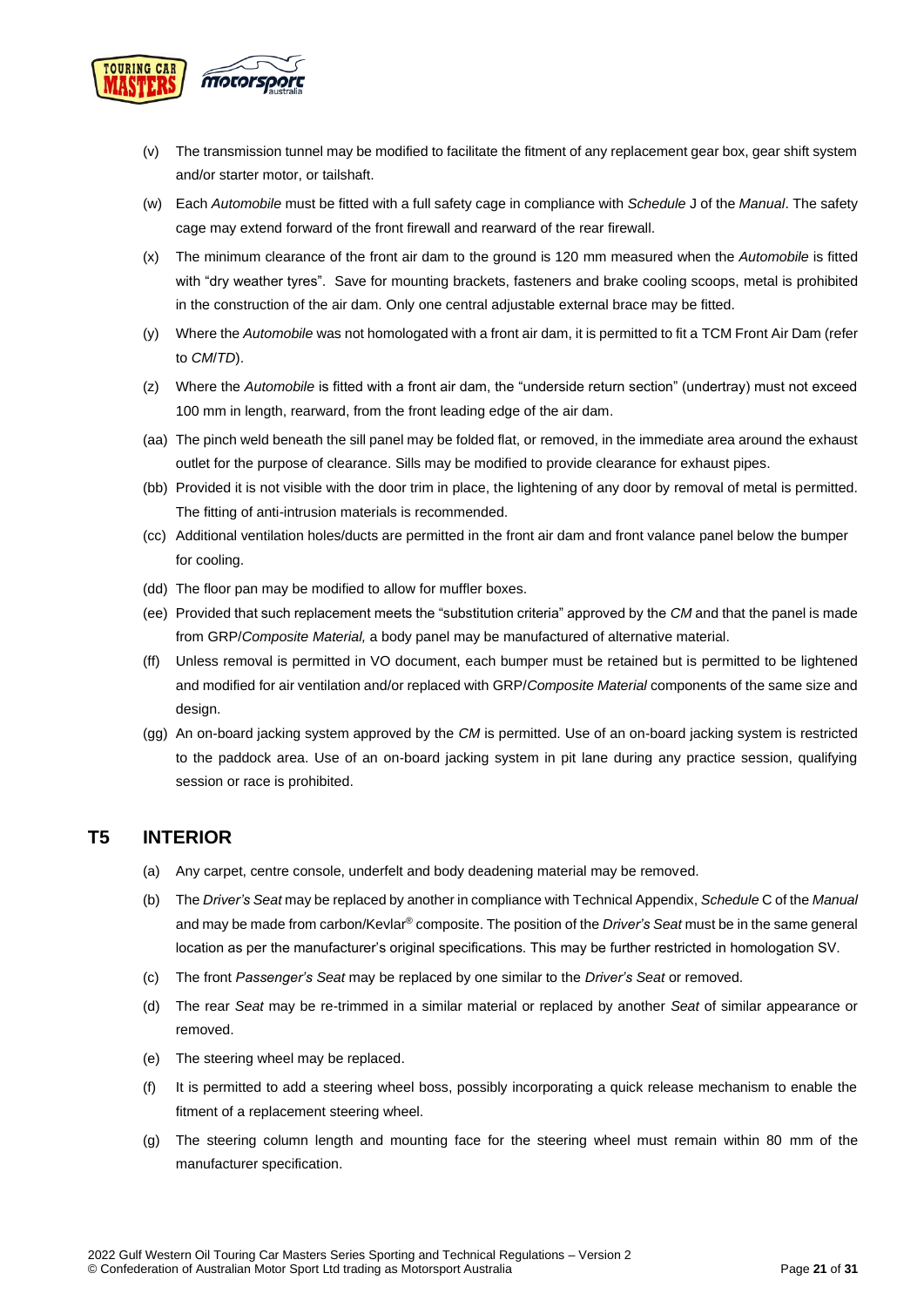

- (h) The steering column may be replaced but must meet *Motorsport Australia* safety standards. A collapsible column is recommended.
- (i) Where an *Automobile* is changed from left to right-hand drive, the steering column location must be mirrored about the *Automobile* centreline.
- (j) The steering column may be relocated in the horizontal plane toward the centre of the *Automobile* and in the vertical plane.
- (k) The dashboard crash-pad and instrument panel must remain in place. The dashboard crash-pad and any door trim may be distorted or cut to facilitate the passage of any safety cage tube.
- (l) The headlining may be removed and any door/rear side trim panel may be replaced by another of a nonflammable material.
- (m) The window regulator and associated mechanisms may be removed from each front and rear door, opening quarter panel window and front quarter window.
- (n) The front and rear door glass, the front and rear quarter window glass and the rear windscreen glass may be replaced with clear polycarbonate material of no less than 3 mm thickness. The fitting of ventilation ducting is permitted. The rear window glass may only be replaced by polycarbonate material provided it is additionally secured.
- (o) The front windscreen glass may be replaced with clear polycarbonate of no less than 6 mm thickness.
- (p) The *Driver's* window may be removed. The *Driver's* window, if fitted, must only be retained with "christmas tree clips" (i.e. Fastex Fasteners PN: 266-029) and must have a "handle" hole in the upper rear corner. The *Driver's*  window must be able to be removed by an Official at any time if required.
- (q) A *Driver's* window safety net must be fitted in accordance with *Motorsport Australia* regulations
- (r) A 'dead' pedal or footrest may be fitted to the left of the clutch pedal.
- (s) The accelerator, clutch and brake pedal pads are free.
- (t) The *Cockpit* must be effectively sealed against fire, fluid and fumes at the firewall, floorpan and rear parcel shelf/bulkhead. The rear parcel shelf may be replaced by one made from metal.
- (u) Provided that demisting of the front windscreen is assured, the heater assembly, including controls, may be removed. The addition of heating elements to the front screens is permitted. Any resultant opening in the firewall must be closed by a metal panel. Any resultant control panel opening must be closed.
- (v) The original instrument cluster may be replaced by a panel incorporating analogue gauges. Where an analogue gauge is not available (e.g.: Lambda Gauge), an alternative gauge may be fitted. Additional analogue instruments may be added to a separate panel or panels, preferably integrated into the existing dashboard structure. Where the original instrument cluster is retained, a tachometer, possibly incorporating a shift light, may be added to the steering column.
- (w) Providing that no under car camera is fitted, any type of data logging instrument, equipment and/or "GPS" activated system and camera is permitted. The display unit must be approved by the CM. Digital/Data "dashes" are permitted.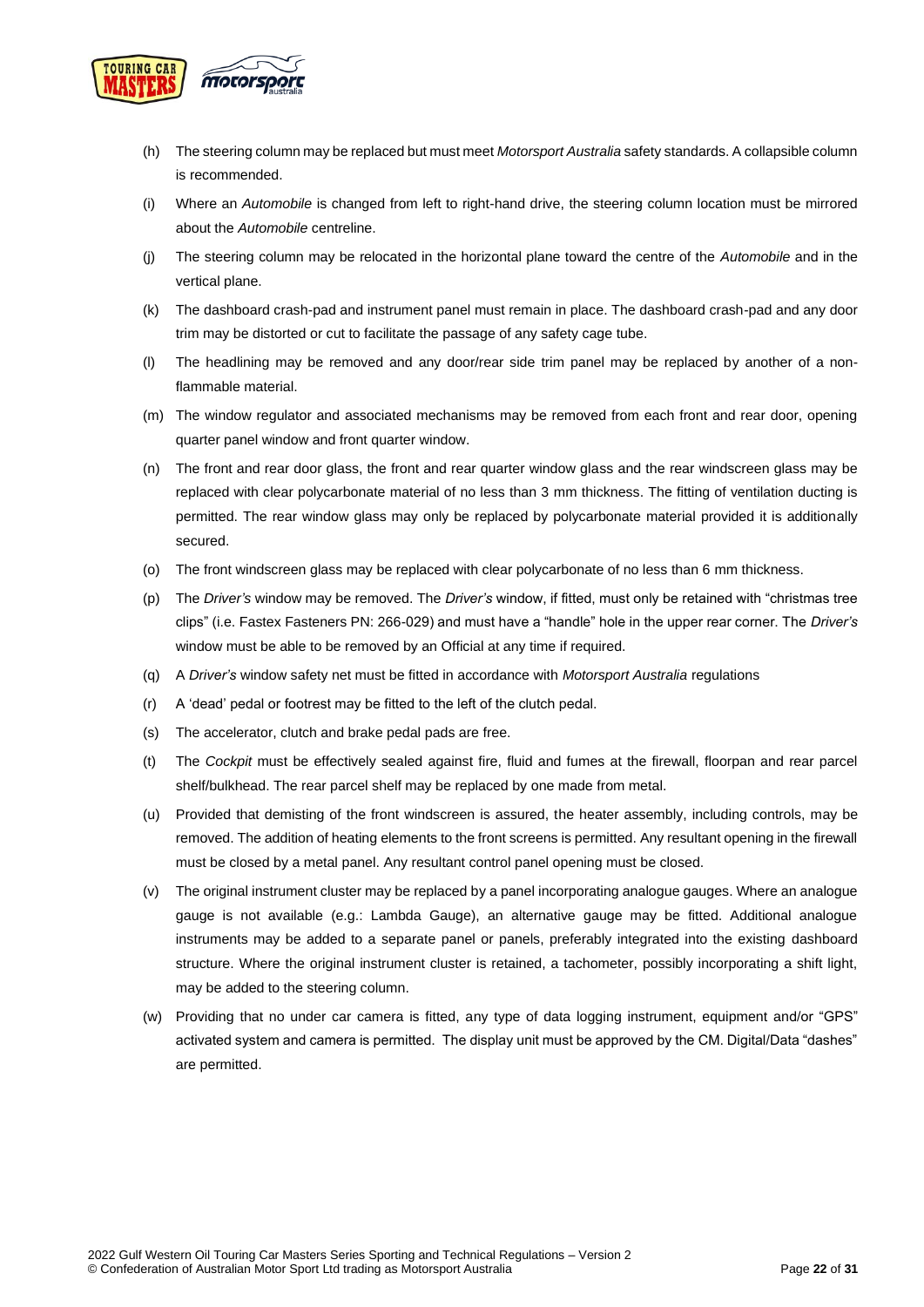

## <span id="page-22-0"></span>**T6 SUSPENSION AND STEERING**

- (a) Where an *Automobile* utilises a double wishbone front suspension, the stub axle assembly/upright may be replaced. Each such replacement stub axle assembly/upright must be of single piece forged or cast construction of ferrous material and be of similar design to the original, incorporating the stub axle and attached to the top and bottom arms in the same manner as the original.
- (b) Fabricated uprights are prohibited.
- (c) Where an *Automobile* utilises a McPherson Strut front suspension, the strut may be replaced provided that the strut is either of original design or as allowed in the relevant Motorsport Australia Recognition Document.
- (d) Provided that the stub axle assembly/upright is of a one-piece design, incorporates the stub axle, cast or forged from ferrous material and attached to the bottom arm in a similar manner as original, separate strut tubes are permitted.
- (e) Provided that they are of a similar design to the original, are of ferrous material and retain the inner and outer wheel bearings, front wheel hubs are free. Stub axles may be reinforced.
- (f) Bearings and wheel studs are free.
- (g) Each suspension pivot point attached to the *Body Shell*/*Chassis* may be relocated within a 50 mm radius of the original. Metal may be added for this purpose.
- (h) Provided the same type of joint is maintained (ie, ball joint may not be replaced by spherical joint), each suspension joint that is attached to an unsprung component may be replaced. The original or replacement joint may be relocated on the suspension control arm to which it is mounted. Suspension control arms and uprights may be locally modified to facilitate such replacement/relocation.
- (i) Any demountable steering arm and tie rod end is free.
- (j) Front suspension:
	- (i) Any elastomeric suspension bush may be replaced by a spherical bearing, threaded rod end (rose joint) or other *Elastomeric Bushing*.
	- (ii) The effective length of the suspension arm may be altered and be adjustable. This applies only to the body/*Chassis*/*Sub-frame* attachment end for the front suspension.
	- (iii) Provided the original dimensions are respected, each front suspension arm may be reinforced/remanufactured and/or replaced with fabricated components.
- (k) Rear Suspension:
	- (i) A rear spring may only be replaced with the same type ie, coil/coil, leaf/leaf.
	- (ii) Any rear hanger and front leaf spring bush is free.
	- (iii) Each leaf spring must be rigidly mounted to the rear axle housing. The number of spring leaves are free.
	- (iv) Rear coil spring diameter is free and may have adjustable spring seats. The upper spring seat must be within 50 mm of the original position. The lower spring seat must be as close as possible to the original position with respect to freedom of the rear axle housing.
	- (v) Each rear spring must be made of ferrous material.
	- (vi) Any additional rear spring is not permitted unless specified in a VO.
	- (vii) Torsion bar suspension may be made adjustable.
	- (viii) The maximum negative camber permitted is 2 degrees.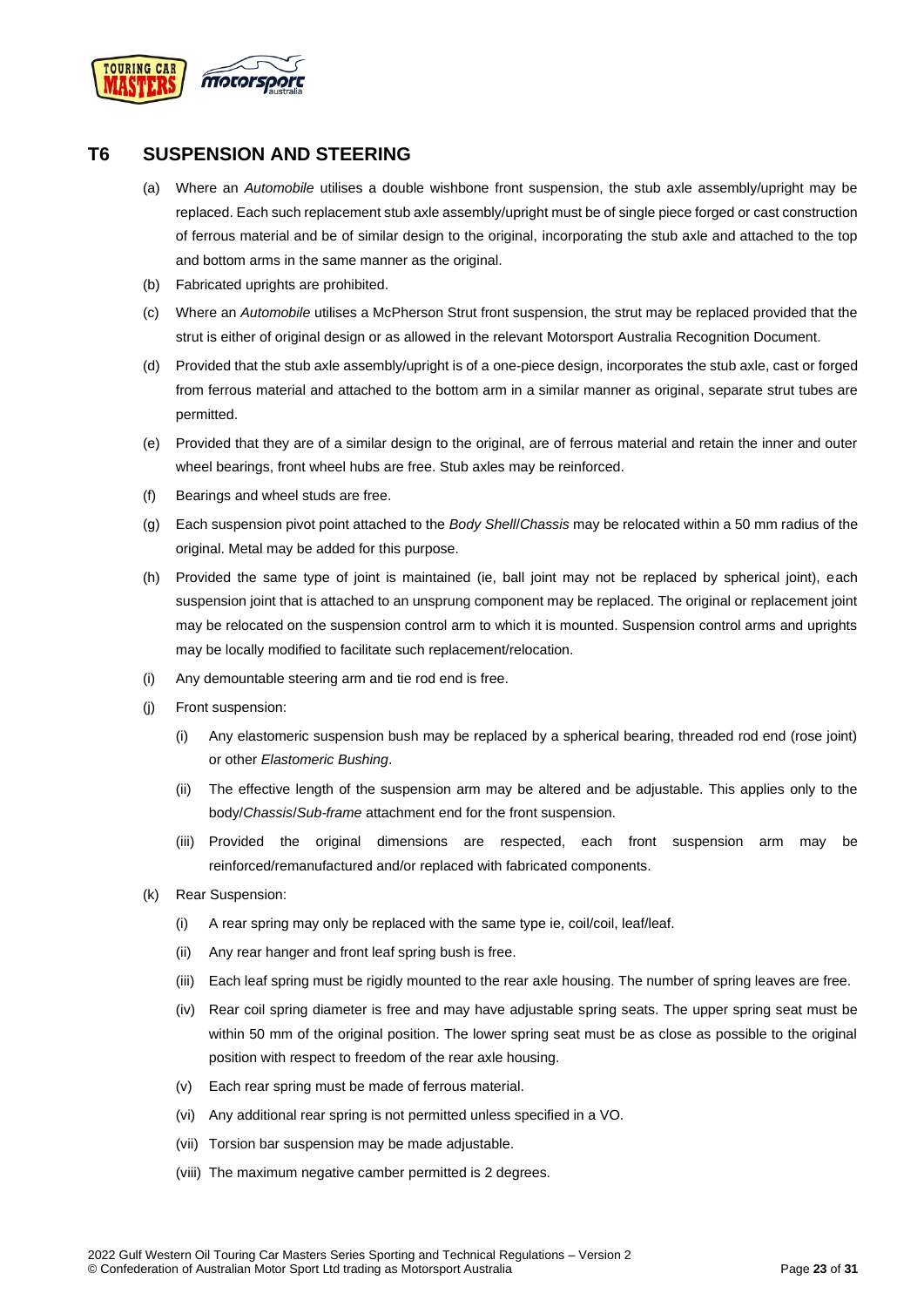

- (l) Front Suspension:
	- (i) Provided that both sides of the *Automobile* are equal, it is permitted to change coil springs to those of different dimensions/weight.
	- (ii) Upper and lower spring seats may be made adjustable, and the removal /addition of material for this purpose is permitted.
	- (iii) Providing the shock absorber/damper mountings are modified to accept increased loads, coil spring upper seats may be attached to the shock absorber/damper (ie. coil over units). The upper coil and shock absorber/damper mounting position must be within 100 mm radius of the original.
	- (iv) Providing it remains within the confines of the arm to which it is attached (ie. lower or upper arm), the position of the lower spring seat/shock absorber/damper may be relocated. The mounting position may be adjustable. The addition or removal of material is permitted to allow for this (refer Article T6(i)(iii)).
	- (v) If provided for in the VO, any additional spring may be fitted.
	- (vi) Torsion bar suspension may be made adjustable.
	- (vii) The maximum negative camber for front wheels is 3.5 **4.5** degrees.
- (m) Suspension dampers:
	- (i) Any suspension damper mounting point may be repositioned within a 50 mm radius, in all directions, of the original. Metal may be added for this purpose.
	- (ii) The original number of suspension damper units fitted to the front and rear of the *Automobile* must remain as per the manufacturer's original specification.
	- (iii) Each suspension damper (shock absorber) is limited in its operation in that it has a maximum of one external adjustment for "bump" and a maximum of one external adjustment for "rebound".
	- (iv) No facility for electronic control or adjustment from within the *Cockpit* is permitted.
	- (v) If listed in the relevant Motorsport Australia Recognition Document, external "gas canisters" are permitted.
- (n) The steering box or rack may be replaced by another of similar design of either type. Steering shafts, couplings, idler and pitman arms are free, and the use of steering quickeners is permitted. An *Automobile* may be converted from left- to right-hand drive.
- (o) The *Automobile* may be fitted with a power steering system of either hydraulic or electric actuation.
- (p) Front and rear sway bars may be of one or three piece construction including blade type. Material is free. Remote adjustment is prohibited. Sway bar connection links to the *Chassis*/body and suspension/differential housing may be adjustable. Any hydraulic or rocker device/connection is prohibited.
- (q) Additional locating arms of rigid ferrous material may be added to the front or rear suspension providing the locating arms do not protrude into the interior of the *Automobile* unless specified in the VO save for modification of the rear tunnel for the fitment of a central upper control arm. Provided it is documented in the VO for the make and model, local modification of the body/floor pan is permitted for the mounting of any additional arm. Bushings for these arms can be spherical bearings, rod end or elastomeric type. The original upper and/or lower rear suspension link arms may be removed/replaced.
- (r) Any rear suspension/leaf spring bush may be replaced by another of free design. A replacement bush may be welded into the arms. The location of the pivot point of any leaf spring bush may be relocated within a 50 mm radius of the original. Metal may be added for this purpose. Lowering blocks between the rear axle housing and the spring are permitted.
- (s) Suspension bump stops are free, and any device to limit suspension droop is permitted.
- (t) Any facility for control or adjustment of any suspension mechanism (eg. Roll-centre) is prohibited from within the *Cockpit.*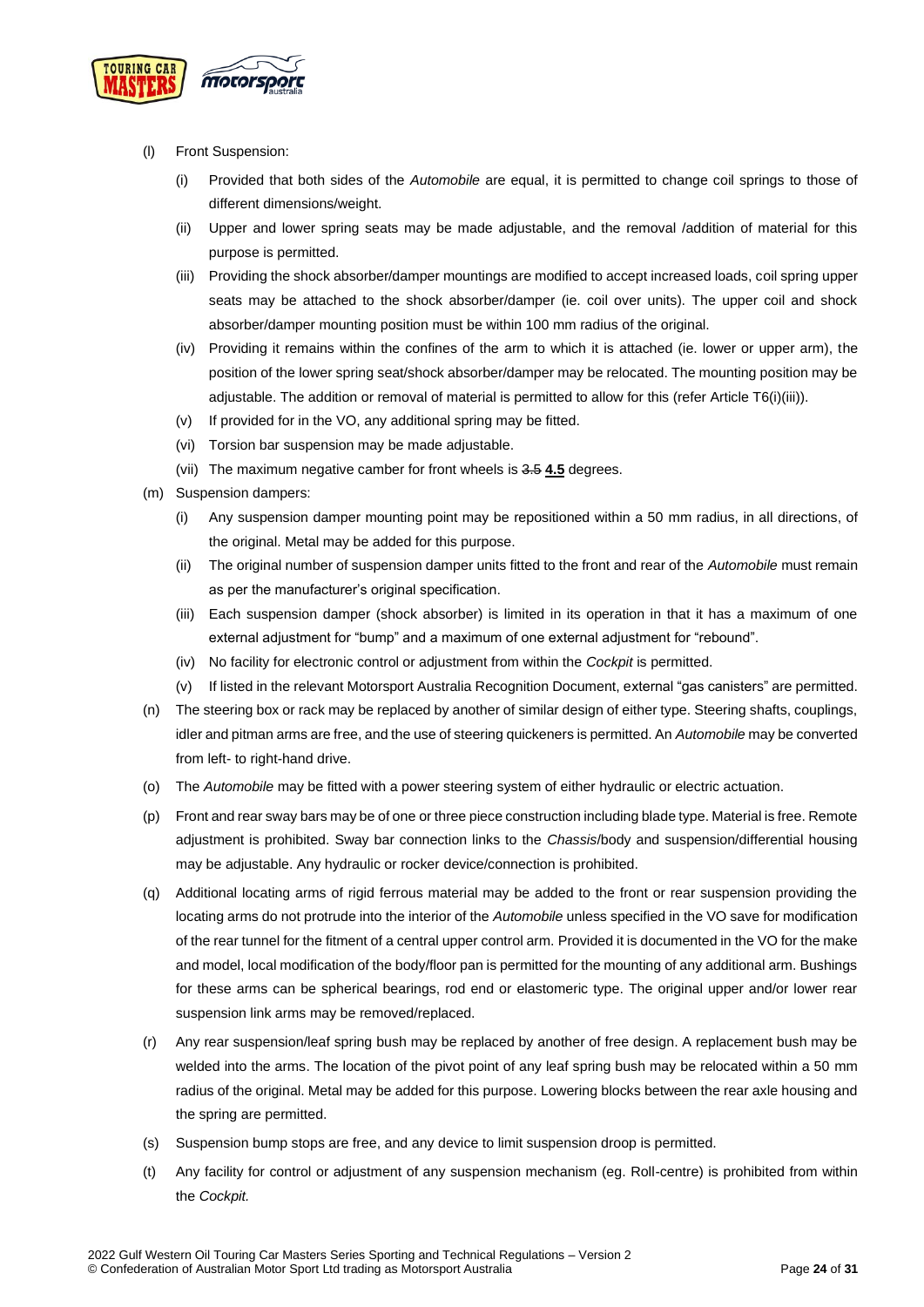

- (u) A suspension control arm may be reinforced by the addition of metal or alternatively fabricated.
- (v) Additional suspension pivot point mountings may be added to the *Body Shell*/*Chassis*.

## <span id="page-24-0"></span>**T7 BRAKES**

(a) Each front brake must be a disc brake of ferrous material with maximum dimensions as detailed in the table below.

| <b>Wheel Rim</b> | <b>Diameter</b> | <b>Thickness</b> |
|------------------|-----------------|------------------|
| 15"              | 305 mm          | 35 mm            |

- (b) Each disc rotor may be grooved, but not drilled.
- (c) Disc mounting bells are free.
- (d) Each brake calliper can have a maximum of 4 pistons and must be of a type that was manufactured as a fourpiston calliper. Any calliper originally manufactured with more than four pistons is prohibited.
- (e) Brake calliper mounting brackets are free.
- (f) Only 1 calliper per rotor is permitted.
- (g) Only 2 brake pads per calliper are permitted.
- (h) Each rear drum brake may be either original or be replaced by another drum or disc brake. If disc brakes are used, they must reflect the maximum dimensions shown in the table above.
- (i) Rear slave cylinders are free.
- (j) Any brake master cylinder or power booster may be removed or replaced.
- (k) It is permitted to fit a brake proportioning system including the adjustment mechanism from the *Cockpit* by cable/mechanical linkage only.
- (l) Brake pedal boxes are free, as is their location. The firewall, floor and dash may be locally modified to facilitate the fitment of replacement brake boxes.
- (m) The brake system must be dual circuit with separate systems for the front and rear brakes.
- (n) It is permitted to add flexible pipes to carry air to the brakes at each wheel.
- (o) Brake protection shields/ducting on unsprung suspension components may be added, removed or replaced.
- (p) Provided they do not each exceed 300 mm in combined width per side and 100 mm in combined height per side, front brake scoops are permitted. Where practical, front brake scoops should be either: **It is permitted to fit front brake scoops, one each side of the centre line of the Automobile, each with a**

**forward facing maximum width of 300mm and maximum height of 100mm. Front brake scoops must be:**

- (i) Incorporated in the front air dam/*Spoiler* save that the front surface of the front air dam/*Spoiler* must remain in the same plain as original. Brake scoops must not protrude through the front face of the air dam/*Spoiler* and cannot be fitted to either side or below the front air dam/*Spoiler* unless documented in the VO for the make and model**; or**
- (ii) through the radiator support panel into the area behind the grill; and
- (iii) Where possible, replace park lights, indicator lights and/or driving lights.
- (q) The brakes may be cooled only by air.
- (r) Any flexible brake hose and rigid line may be replaced with another of suitable material.
- (s) The hand brake and all associated components, linkages, brackets and cables may be disconnected removed or replaced with other components.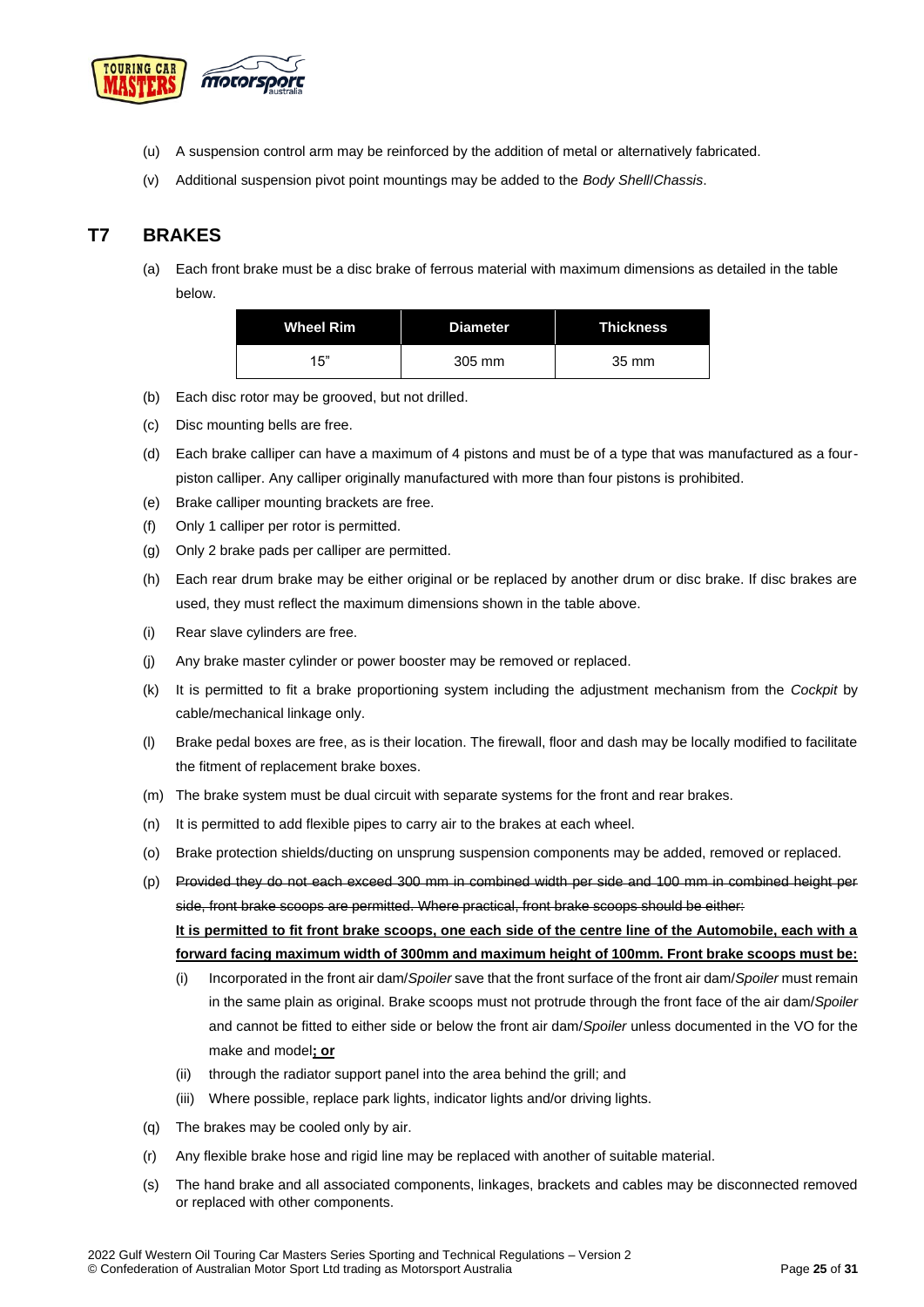

## <span id="page-25-0"></span>**T8 WHEELS AND TYRES**

- (a) Each *Automobile* must use a wheel of 15 inches diameter.
- (b) The maximum wheel rim width for an *Automobile* in Pro Masters, Pro Am or Pro Sport Class is 8 inches.
- (c) The maximum wheel rim width for a rear wheel on an Automobile in IROC (Porsche) is 10.0 inches.
- (d) Each wheel must be either a single homogenous casting of aluminium alloy or of welded two piece construction. Three-piece (composite) rims are permitted on an *Automobile* in IROC (Porsche) Class only. Wheels of a period appearance are encouraged.
- (e) Each tyre must be in compliance with the current Gulf Western Oil Touring Car Masters Series Sporting Regulations.

## <span id="page-25-2"></span><span id="page-25-1"></span>**T9 ENGINE**

#### **T9.1 Recognition Document Engine**

Each engine listed in a Motorsport Australia Recognition Document must comply with the following specifications:

- (a) The *Cylinder Block* and head/s must either be those supplied as standard for the model, or as otherwise shown in the VO. Internal components of the engine are free.
- (b) The cylinder bore and stroke must be as listed in the Recognition/VO documents for each *Automobile* except that the reconditioning (re-bore) of the *Cylinder Block* is permitted up to a maximum of 2.03 mm (0.080"). It is prohibited to overbore engines utilising "barrels".

An existing engine (which must have been used in a TCM *Series* prior to 2022) may be permitted to exceed the maximum bore size (specified above) by the *CM*, and will be subject to any conditions specified by the *CM*.

- (c) Subject to any restrictions imposed in the present regulations, all reciprocating and rotating components within the engine are free.
- (d) A cylinder head may be modified only by the addition or removal of material. Providing the replacement cylinder head or heads are as listed in the VO document for each *Automobile,* a replacement cylinder head/s of alloy material is permitted for each engine*.*
- (e) Valves material is free. The valve size, number and location must be as per original specification or that allowed in the relevant VO.
- (f) Internal camshaft timing chains may be replaced by external belt drives or gears. Camshafts must remain in their original position and number.
- (g) Bearings, *Seals* and gaskets are free.
- (h) Rocker, camshaft and timing covers are free.
- (i) The oil system, including the sump and pump, is free. The use of external oil lines, oil pressure accumulators and dry sump systems is permitted. Dry sump tanks/accumulators may be mounted in the *Cockpit* provided they are in a secured sealed container as per Technical Appendix, *Schedule* A of the *Manual*.
- (j) The crankcase/dry sump oil tank must be ventilated to a catch can.
- (k) The engine must be mounted utilising the original mounting points on both the engine block and crossmember/bodyshell.
- (l) Engine mounts, being those assemblies between the *Cylinder Block* and crossmember/bodyshell are free in construction.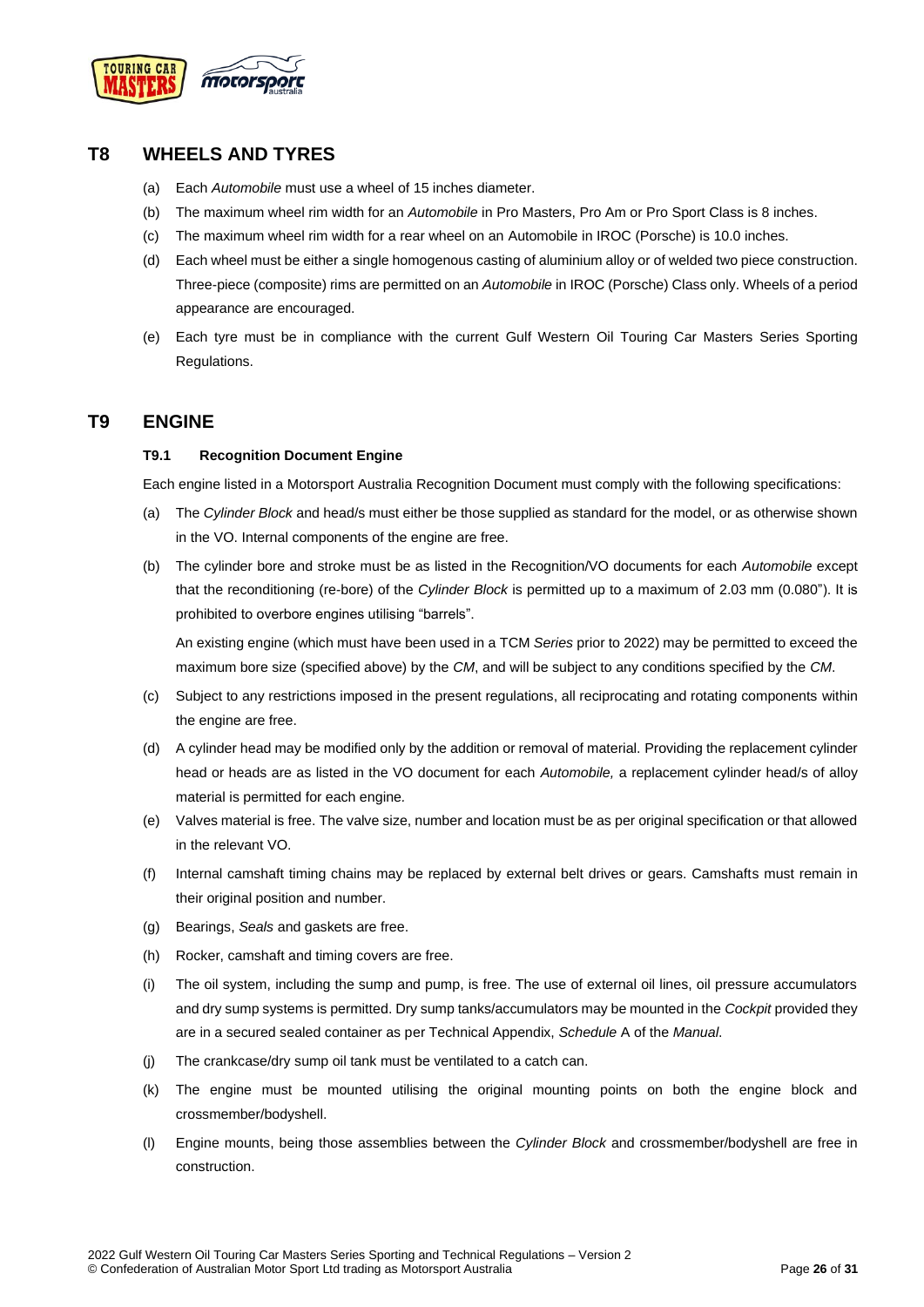

- (m) The location of the engine, as defined by the centreline of the crankshaft and the centreline of the number one cylinder bore, must remain unchanged.
- (n) The crankshaft 'phasing' must remain the same as the original engine.
- (o) The engine must have provision for engine sealing via the timing cover, cylinder head/s and inlet manifold. The engine may be sealed by the *TD*, *CM* or an approved representative of the *CM*.
- (p) Except for Porsche 911, each *Automobile* on the List of Eligible Automobiles may use the TCM Engine. This engine must be compliant with the TCM Engine specification in Article T9.2.
- (q) The *TD* may undertake any necessary engine inspection or request engine component specifications for any *Automobile* in the *Series.*

#### <span id="page-26-0"></span>**T9.2 TCM Engine**

Each TCM Engine must comply with the following specifications:

- (a) Engine: TCM (LS derived) 6 Litre V8.
- (b) *Cylinder Block*: Alloy, Cast iron, dry sleeve cylinder bores.
- (c) Cylinder Heads: TCM Alloy LS2/L77 standard port volume, standard combustion chamber capacity.
- (d) Compression ratio: not to exceed 10.5:1
- (e) Crankshaft material must be of ferrous material.
- (f) Providing the stroke remains within 0.025" of standard, the original crankshaft may be replaced.
- (g) Providing they are of ferrous material, connecting rods may be replaced.
- (h) Provided the compression ratio remains as specified, pistons may be replaced.
- (i) Camshaft: TCM 77/54 or TCM 77/60 supplied by the *CM*/TCM.
- (j) Allowed modifications: Camshaft followers/lifters, valves, valve rockers. double row timing chain and pullies, pushrods.
- (k) Inlet manifold: Edelbrock Victor JR LS3/L92 45d.
- (l) Carburettor: 850 CFM Ultra Black / Silver H100-80804BKX.
- (m) Ignition: Fast or MSD LS Ignition System. No ignition distributor is required.
- (n) Engine timing must be by sensor.
- (o) It is permitted for engine components to be machined and balanced.

#### <span id="page-26-1"></span>**T9.3 Master Engine Build Sheets**

Each *Competitor* must submit a "Master Engine Build Sheet" to the *TD* listing all specified engine components including the manufacturer, part number(s) and casting identification. (Master Engine Build sheet available from the *CM*/*TD*)

## <span id="page-26-2"></span>**T10 TRANSMISSION AND DRIVETRAIN**

- (a) The gearbox must either be that supplied as standard for the model, or an alternative gearbox providing it is manufactured as a 4 forward speed unit only plus reverse.
- (b) 5/6 speed housings are prohibited.
- (c) The use of "DOG" engagement is permitted.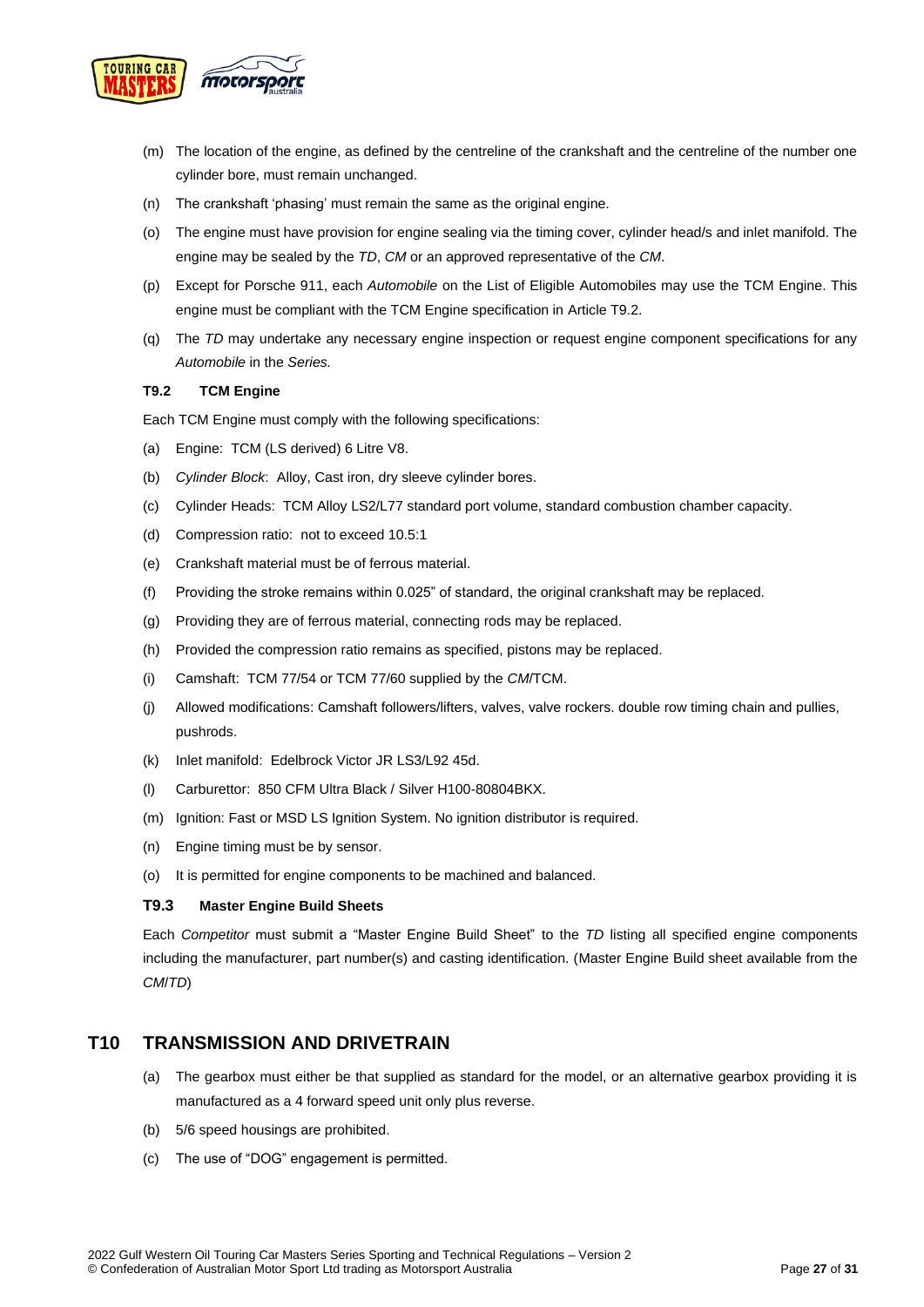

- (d) Operation of the gearbox must be exclusively manual, with gear selection effected only the *Driver* to the exclusion of all automatic and semi-automatic mechanisms.
- (e) Unless shown otherwise in the recognition document or VO, the maximum number of forward ratios is four.
- (f) The gearbox must provide a reverse gear.
- (g) Provided that the shift remains non-sequential "H-pattern", the shifter mechanism, including the location of the lever is free. Redundant standard shift components may be removed.
- (h) The rear crossmember may be modified or replaced to accommodate a replacement gearbox, where permitted. The powertrain rear mount is free.
- (i) The tailshaft assembly is free. A central bearing may be incorporated, whereupon a mounting system may be added to the floorpan/tunnel. Local modification to the tunnel is allowed for the fitting of the tailshaft/centre bearing mount.
- (j) The final drive assembly may be modified or replaced by an item of the same configuration of an *Automobile* with a live rear axle.
	- (i) The differential housing may be replaced providing it is constructed of ferrous material.
	- (ii) Full floating stubs and hubs must be fitted and be constructed of ferrous material.
	- (iii) The maximum number of axles is 2 with 1 per side of the differential centre.
	- (iv) Camber/toe adjustment may only be achieved by means of setting/shimming of the stub/hub. The maximum rear camber permitted is 2.0 degrees.
	- (v) The use of CV or universal type joints in the final drive assembly is prohibited.
	- (vi) The drive plate must be in direct contact with the outer axle spline.
	- (vii) The use of spline or ball type couplers is allowed.
	- (viii) "Barrel End" axle splines are permitted on the outer spline only.
- (k) Provided that it is passive, the differential is free.
- (l) Where the differential has a removable centre, the centre is free providing it is of ferrous or alloy material.
- (m) Save that it is not electronically controlled/actuated, the clutch and its method of actuation is free. Clutch material is free.
- (n) The pressure plate assembly is free.
- (o) Save that it must be made completely of ferrous metal, the flywheel is free.

## <span id="page-27-0"></span>**T11 INDUCTION SYSTEM**

- (a) On each V8 engine, only one carburettor with maximum of 4 venturis is permitted. Carburettors must be entirely mechanical in operation, save for an electric choke. The inlet manifold on carburettor engines is free.
- (b) Any air cleaner or air box contained within the engine bay are free. Ducting may be added to direct air to the induction system.

(c) Any bonnet scoop (including 'shakers') must be of the original size and design specified by the manufacturer for that model and must be located in the original position or as specified in the VO for the make and model.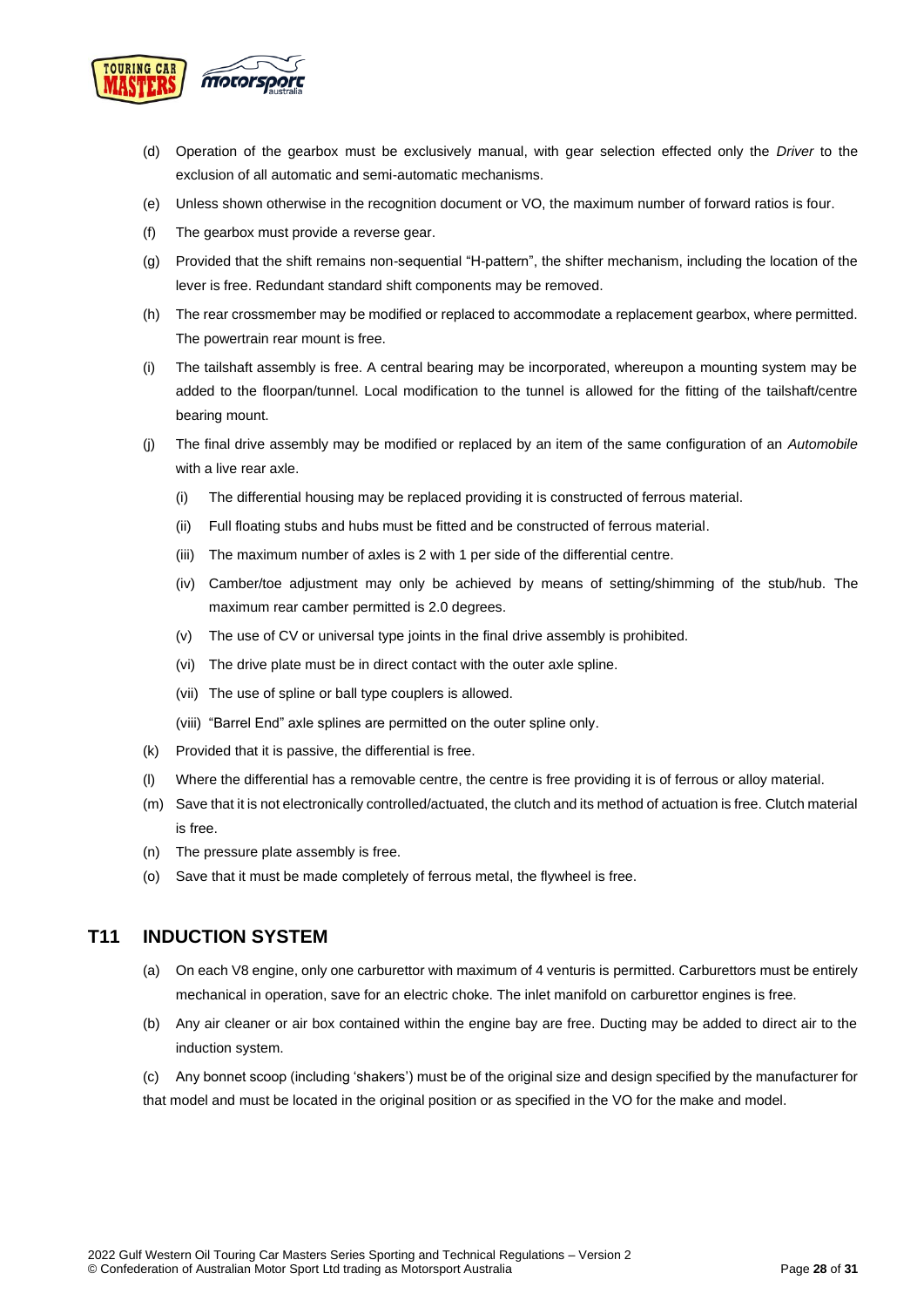

## <span id="page-28-0"></span>**T12 IGNITION SYSTEM**

- (a) Provided that it is interchangeable with the original, the distributor may be replaced by another. The ignition timing in relation to crankshaft position may only be varied by a mechanical system based on engine rotational speed and/or manifold vacuum. The spark trigger system for the ignition must be contained wholly within the distributor.
- (b) Each *Automobile* must have fitted a MSD 6AL/MSI 6ALN CDI unit and rev limiter which is sealed. The maximum allowable engine rotational speed limits must be as per the 2022 TCM Weights and RPM Register.
- (c) The wiring from the MSD unit to the distributor must be as specified by the *CM* and be direct and separate from the *Automobile* wiring harness. All wiring associated with the MSD must remain as specified by the *CM*. The MSD unit must be placed on or near the *Passenger* side of the transmission tunnel with the rev chip facing upwards so that rev chips are able to be easily checked/removed and/or the unit removed with the wiring harnesses. The plugs connecting the MSD unit must remain as specified by the *CM*.
- (d) Spark plugs and spark plug leads are free.
- (e) Other than the rev limiter required by article T12 (b) above, the fitment of any device, the effect of which is to interrupt or enhance the ignition system, is prohibited. The fitment of any device associated with the ignition system other than as specified in Article T12 (b) of these regulations is prohibited.
- (f) The TCM Engine must be fitted with a sealed ignition system as specified in the TCM Engine specifications (refer T9.2(m)) and be accessible only under instruction from the *CM*/*TD*.

## <span id="page-28-1"></span>**T13 ELECTRICAL SYSTEM**

- (a) The alternator is free.
- (b) The battery and its location is free.
- (c) All fuses, wiring, relays and switches are free.
- (d) All electrically operated systems may be removed save for the following:
	- (i) either high or low headlight beam.
	- (ii) tail lights
	- (iii) stop lights
	- (iv) engine starting system
	- (v) windscreen wipers
- (e) Each *Automobile* must be fitted with an operational, rearward facing, red, rain light of a minimum 220 cd (straight ahead) and 15 x 10 mm multi-chip LED's and must be mounted proud of the surface on an external panel as far practicable to the rear of the *Automobile*. The light must be individually switched direct to a power source.
- (f) A 'Keene Stall Light' manufactured by Motorsport Electrics may be fitted to each *Automobile*, located at in the rear window facing rearwards. It must be permanently wired and be activated at any time the ignition switch is on and the motor is not running and extinguish when the motor is running. The activation of the stall light must only be triggered by the tachometer signal from the MSD ignition module.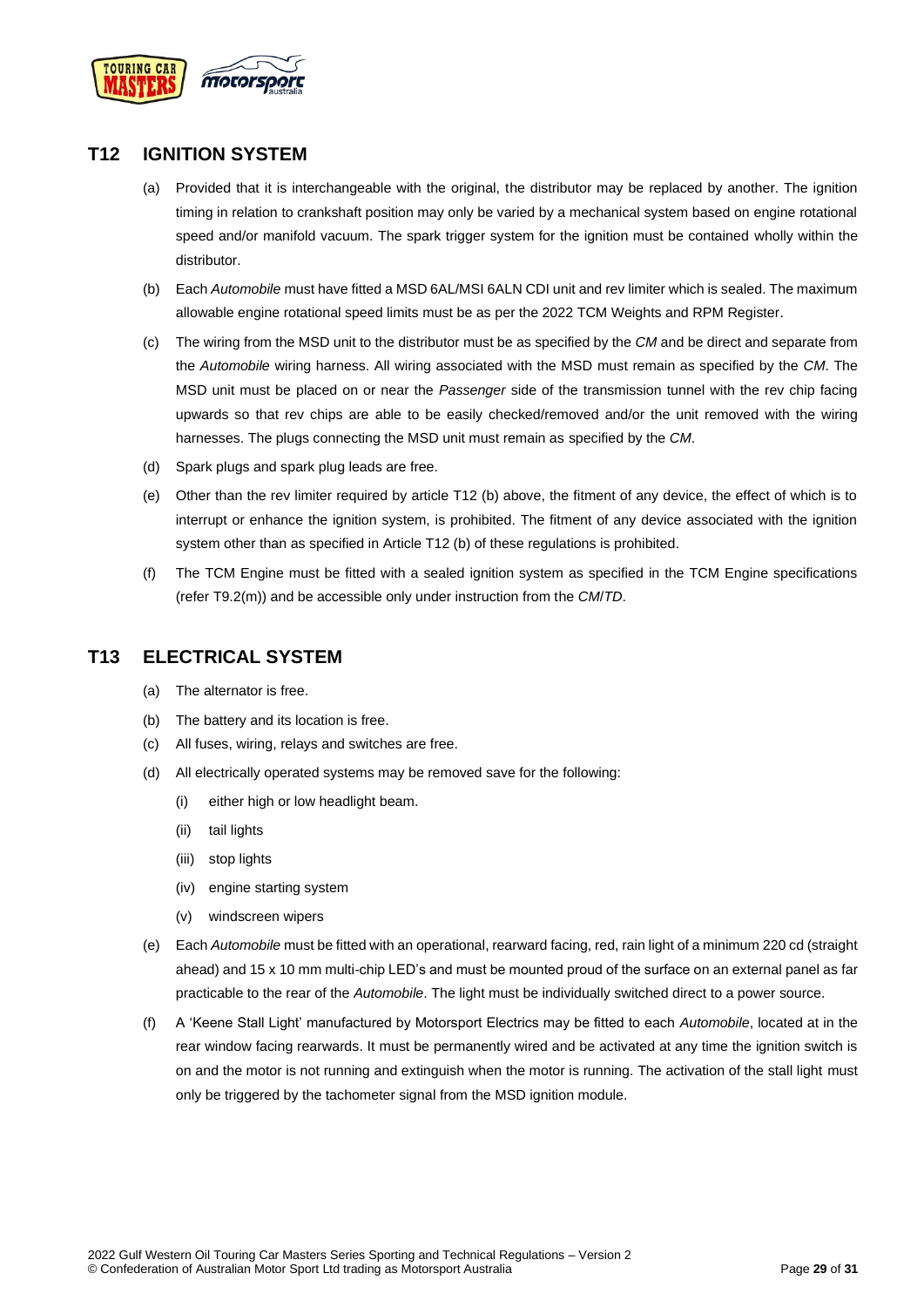

## <span id="page-29-0"></span>**T14 FUEL AND FUEL SYSTEM**

- (a) Fuel must be in accordance with the Gulf Western Oil Touring Car Masters Series Sporting Regulations.
- (b) Fuel pumps are free. Electrically-operated pumps may replace mechanical ones and their location is free.
- (c) Fuel lines and filters are free. Fuel lines may pass through the *Cockpit* but there must be no joins save at the firewalls.
- (d) Electric fuel pumps must be fitted with an engine stall power cut off in accordance with *Motorsport Australia* regulations.
- (e) The *Fuel Tank* may be replaced by one of safe design and preferably with certification. An *FIA* Approved (FT3 Spec) is recommended.
- (f) Where the standard tank is retained or the replacement tank is not an FIA Safety Tank, it must be fitted with anti-spray foam in conformity of Technical Appendix, *Schedule* N of the *Manual*.
- (g) Any bladder/replacement tank that protrudes outside the *Body Shell*, (i.e. drop tanks) must be fitted in a protective housing of either alloy or ferrous material in accordance with T4 (u) of these regulations.
- (h) Where an internal filler is fitted within the boot/trunk, a splash/overfill tray draining to the outside of the *Automobile* must be fitted.

## <span id="page-29-1"></span>**T15 FIRE EXTINGUISHER SYSTEM**

It is recommended that each *Automobile* be fitted with an *FIA* approved on-board fire extinguisher system of either manual or electronic activation.

## <span id="page-29-2"></span>**T16 POWERTRAIN COOLING**

- (a) The water pump is free.
- (b) Provided that it is mounted in the same general location, the radiator is free.
- (c) Engine oil coolers may be added freely.
- (d) Cooling systems, possibly incorporating pumps, may be added for the purpose of cooling the oil within the transmission and final drive assemblies. The radiators/heat exchangers must be mounted outside of the *Cockpit*.

## <span id="page-29-3"></span>**T17 IN-CAR CAMERAS**

- (a) Each *Automobile* must be fitted with a judicial in-car camera system as specified by the *CM* which must meet the requirements of Article S17.
- (b) It is permitted to fit additional cameras including those that utilise GPS systems subject to approval of the *CM*.
- (c) Unless the camera or remote lens has been installed by the CM or by the *Series* telecaster, it is prohibited for any camera or remote lens to be fitted outside the *Cockpit*.
- (d) Any *Competitor* installed camera must not interfere with the vision or operation of any camera installed by the *CM* or the *Series* telecaster.
- (e) The fitting of each camera must be approved by the Chief Scrutineer (or their nominee) prior to the *Automobile* proceeding on to the *Track*.